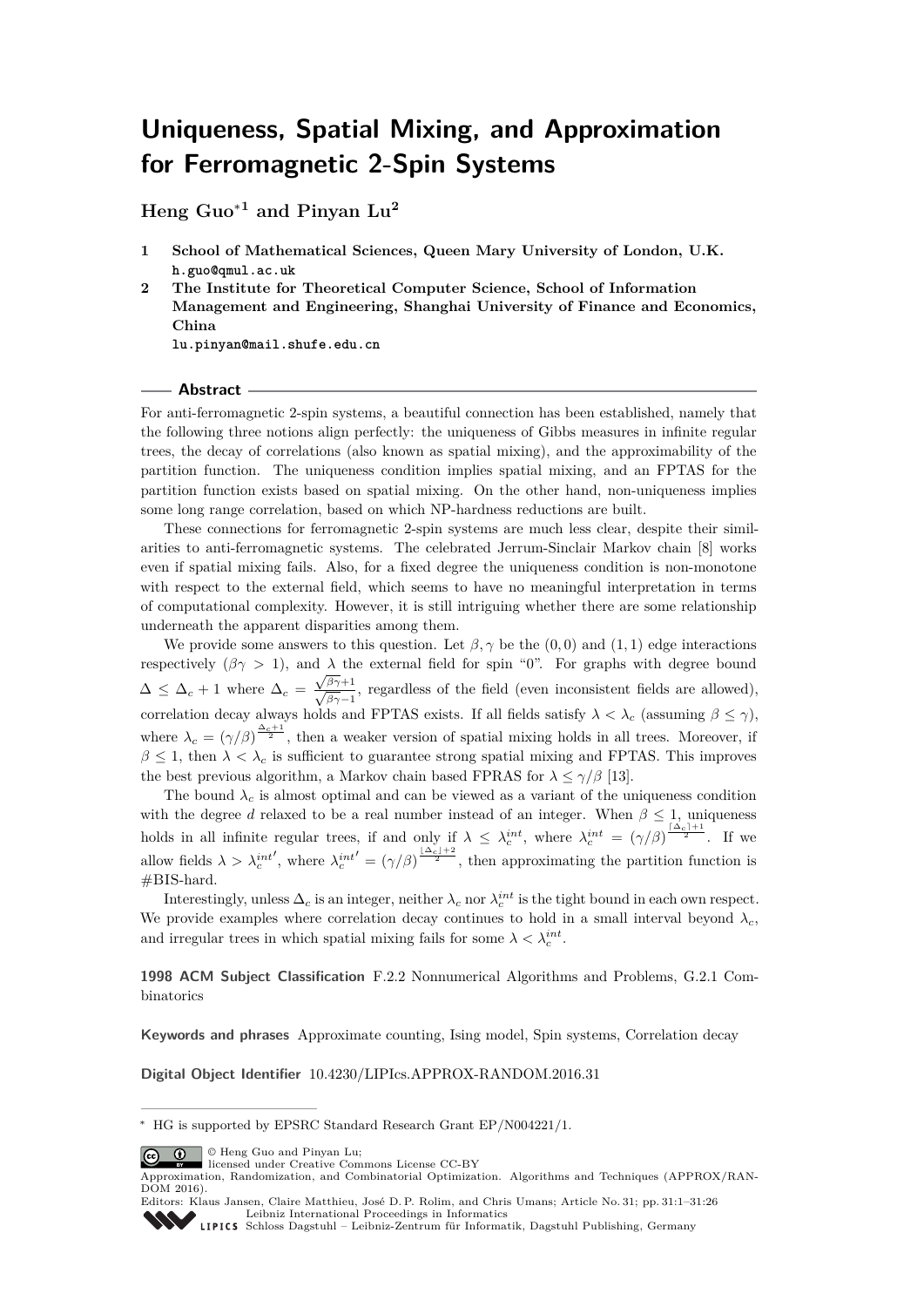#### **31:2 Uniqueness, Spatial Mixing, and Approximation for Ferromagnetic 2-Spin Systems**

# **1 Introduction**

Spin systems model nearest neighbor interactions. In this paper we study 2-state spin systems. An instance is a graph  $G = (V, E)$ , and a configuration  $\sigma$  assigns one of the two spins "0" and "1" to each vertex; that is,  $\sigma$  is one of the  $2^{|V|}$  possible assignments  $\sigma: V \to \{0, 1\}$ . The local interaction along an edge is specified by a matrix  $\mathbf{A} = \begin{bmatrix} A_{0,0} & A_{0,1} \\ A_{1,0} & A_{1,1} \end{bmatrix}$  $A_{0,0}^{A_{0,0} A_{0,1}}$ , where  $A_{i,j}$  is the (non-negative) local weight when the two endpoints are assigned *i* and *j* respectively. We study symmetric edge interactions, that is,  $A_{0,1} = A_{1,0}$ . Normalize **A** so that  $\mathbf{A} = \begin{bmatrix} \beta & 1 \\ 1 & \gamma \end{bmatrix}$ . Moreover, we also consider the external field, specified by a mapping  $\pi : V \to \mathbb{R}^+$ . When a vertex is assigned "0", we give it a weight  $\pi(v)$ . For a particular configuration  $\sigma$ , its weight  $w(\sigma)$  is a product over all edge interactions and vertex weights, that is

$$
w(\sigma) = \beta^{m_0(\sigma)} \gamma^{m_1(\sigma)} \prod_{v | \sigma(v) = 0} \pi(v),
$$

where  $m_0(\sigma)$  is the number of  $(0,0)$  edges under the configuration  $\sigma$  and  $m_1(\sigma)$  is the number of (1, 1) edges. An important special case is the Ising model, where  $\beta = \gamma$ . The Gibbs measure is a natural distribution in which each configuration  $\sigma$  is drawn with probability proportional to its weight, that is,  $Pr_{G:\beta,\gamma,\pi}(\sigma) \sim w(\sigma)$ . The normalizing factor of the Gibbs measure is called the partition function, defined by  $Z_{\beta,\gamma,\pi}(G) = \sum_{\sigma: V \to \{0,1\}} w(\sigma)$ . The partition function encodes rich information regarding the macroscopic behavior of the spin system. We will be interested in the computational complexity of approximating  $Z_{\beta,\gamma,\pi}(G)$ . We also simply write  $Z_{\beta,\gamma,\lambda}(G)$  when the field is uniform, that is,  $\pi(v) = \lambda$  for all  $v \in V$ . A system with uniform fields is specified by the three parameters  $(\beta, \gamma, \lambda)$ .

Spin systems not only are interesting in statistical physics, but also find applications in computer science, under the name of *Markov random fields*. In fact, a 2-state spin system is equivalent to a binary Markov random field, and computing the partition function is central to statistical inference. According to their physical and computational properties, spin systems can be classified into two families: *ferromagnetic* systems where the edge interaction is attractive  $(\beta \gamma > 1)$ , and *anti-ferromagnetic* systems where it is repulsive  $(\beta \gamma < 1)$ .

Recently, beautiful connections have been established regarding three different aspects of anti-ferromagnetic 2-spin systems. The uniqueness of Gibbs measures in infinite regular trees<sup>[1](#page-1-0)</sup> of degrees up to  $\Delta$  implies correlation decay<sup>[2](#page-1-1)</sup> in all graphs of maximum degree  $\Delta$ , and therefore the existence of fully polynomial-time approximation scheme (FPTAS) for the partition function [\[19,](#page-25-2) [11,](#page-25-3) [17,](#page-25-4) [12\]](#page-25-5). On the other hand, if the tree uniqueness fails, then long range correlation appears and the partition function has no fully polynomial-time randomized approximation scheme (FPRAS) unless  $NP = RP$  [\[18,](#page-25-6) [4\]](#page-24-1). It suggests that the mathematical property of tree uniqueness, the physical property of spatial mixing, and the computational complexity of approximating the partition function, line up perfectly in anti-ferromagnetic 2-spin systems.

For ferromagnetic systems, the picture is much less clear. In a seminal paper [\[8\]](#page-24-0), Jerrum and Sinclair gave an FPRAS for the ferromagnetic Ising model  $\beta = \gamma > 1$  with any consistent external field  $\lambda$  for general graphs without degree bounds. Thus, there is no computational complexity transition of approximating these models, whereas uniqueness and spatial mixing do exhibit phase transition. This is in sharp contrast to anti-ferromagnetic Ising models

<span id="page-1-0"></span><sup>&</sup>lt;sup>1</sup> This property is called "tree uniqueness" or "uniqueness" for short. See Sections [2.2](#page-6-0) and [6.1](#page-16-0) for details.

<span id="page-1-1"></span><sup>2</sup> That is, the correlation of any two vertices decay exponentially in distance. It is also called "spatial mixing".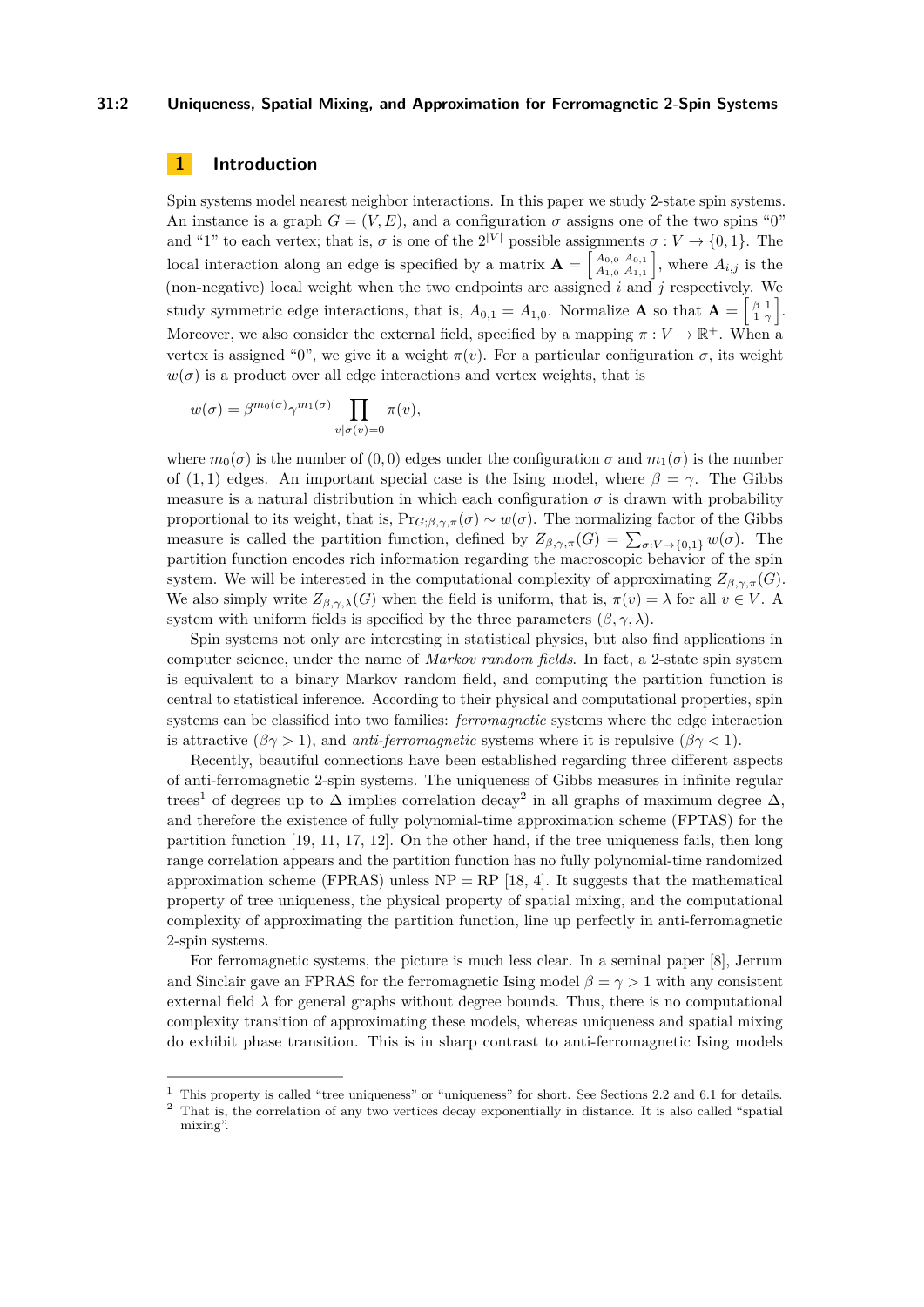$\beta = \gamma < 1$ , where computational and phase transitions align perfectly. It is not clear at all whether spatial mixing or correlation decay plays any role in the computational complexity.

For more general ferromagnetic 2-spin systems with external fields, the threshold for approximating the partition function is still open. On the complexity side, Goldberg and Jerrum showed that any ferromagnetic 2-spin system is no harder than counting independent sets in bipartite graphs (#BIS) [\[6\]](#page-24-2), which is conjectured to have no FPRAS [\[3\]](#page-24-3) (the approximation complexity of #BIS is still open). Based on an earlier result [\[1\]](#page-24-4), Liu, Lu and Zhang showed that approximating the partition function is  $\#BIS$ -hard if we allow external fields beyond  $(\gamma/\beta)^{\frac{|\Delta_c|+2}{2}}$  where  $\Delta_c = \frac{\sqrt{\beta\gamma+1}}{\sqrt{\beta\gamma-1}}$  [\[13\]](#page-25-0).<sup>[3](#page-2-0)</sup>

On the algorithmic side, by reducing to the Ising model, an MCMC based FPRAS is known for the range of  $\lambda \leq \sqrt{\gamma/\beta}$  [\[7\]](#page-24-5), which has been recently improved to  $\lambda \leq \gamma/\beta$  [\[13\]](#page-25-0). On the other hand, if we apply the correlation decay algorithmic framework to various pairs of parameters  $(\beta, \gamma)$ , it is not hard to get bounds better than  $\gamma/\beta$ . However, such success for individual problems does not seem to share meaningful inner connections. In particular, it is not clear how far one can push this method, and to the best of our knowledge, no threshold has even been conjectured.

# **1.1 Our Contribution**

In this paper, we identify a new threshold that almost tightly maps out the boundary of the correlation decay regime, that is,  $\lambda_c = (\gamma/\beta)^{\frac{\Delta_c+1}{2}} = (\gamma/\beta)$ <sup>√</sup>*βγ*  $\frac{\sqrt{\beta\gamma}}{\sqrt{\beta\gamma}-1}$ . We show that for any  $\lambda < \lambda_c$  a variant of spatial mixing holds (Theorem [1\)](#page-2-1) for arbitrary trees. An interesting feature of our work is that we do not restrict the degree or the shape of the tree. This is almost tight since it does not hold if  $\lambda > (\gamma/\beta)^{\frac{\lceil \Delta_c \rceil + 1}{2}}$ . This spatial mixing is weaker than what an algorithm usually requires, but in the regime of  $\beta \leq 1$  it implies (and therefore is equivalent to) strong spatial mixing. As an algorithmic consequence, we have FPTAS for all  $\beta \leq 1 < \gamma, \beta\gamma > 1$ , and  $\lambda < \lambda_c$  (Theorem [2\)](#page-3-0). Recall that if we allow  $\lambda$  beyond  $(\gamma/\beta)^{\frac{|\Delta_c|+2}{2}}$ , then the problem is #BIS-hard [\[13\]](#page-25-0). Hence only an integral gap remains for the  $\beta \leq 1 < \gamma$ case.

Formally, let  $p_v$  be the marginal probability of *v* (being assigned "0").

<span id="page-2-1"></span>**► Theorem 1.** Let  $(β, γ, λ)$  be a set of parameters of the system such that  $βγ > 1, β ≤ γ$ *and*  $\lambda < \lambda_c$ . Let  $T_v$  *and*  $T'_{v'}$  be two trees with roots v *and* v' respectively. If the two trees have *the same structure in the first*  $\ell$  *levels, then*  $|p_v - p_{v'}| \leq O(\exp(-\ell)).$ 

In other words, if we simply truncate a tree at depth  $\ell$ , the marginal probability of its root will change by only at most  $O(\exp(-\ell))$ . Surprisingly, if we replace  $\lambda_c$  by its integral counterpart, then this implication no longer holds and there is a counterexample (see Section [5\)](#page-15-0). More precisely, it is no longer true that the uniqueness in infinite regular trees implies correlation decay in graphs or even trees, since our counterexample is an irregular tree. We note that this is in sharp contrast to anti-ferromagnetic systems, where (integral) uniqueness implies correlation decay.

From the computational complexity point of view, we would like to get FPTAS for the partition function, which requires a condition called strong spatial mixing (SSM). It is stronger than the spatial mixing established in Theorem [1](#page-2-1) by imposing arbitrary partial configurations. We are able to prove SSM with  $\lambda < \lambda_c$  for the range of  $\beta \leq 1$ . Indeed, if

<span id="page-2-0"></span><sup>&</sup>lt;sup>3</sup> Here and below we assume  $\beta \leq \gamma$  due to symmetry.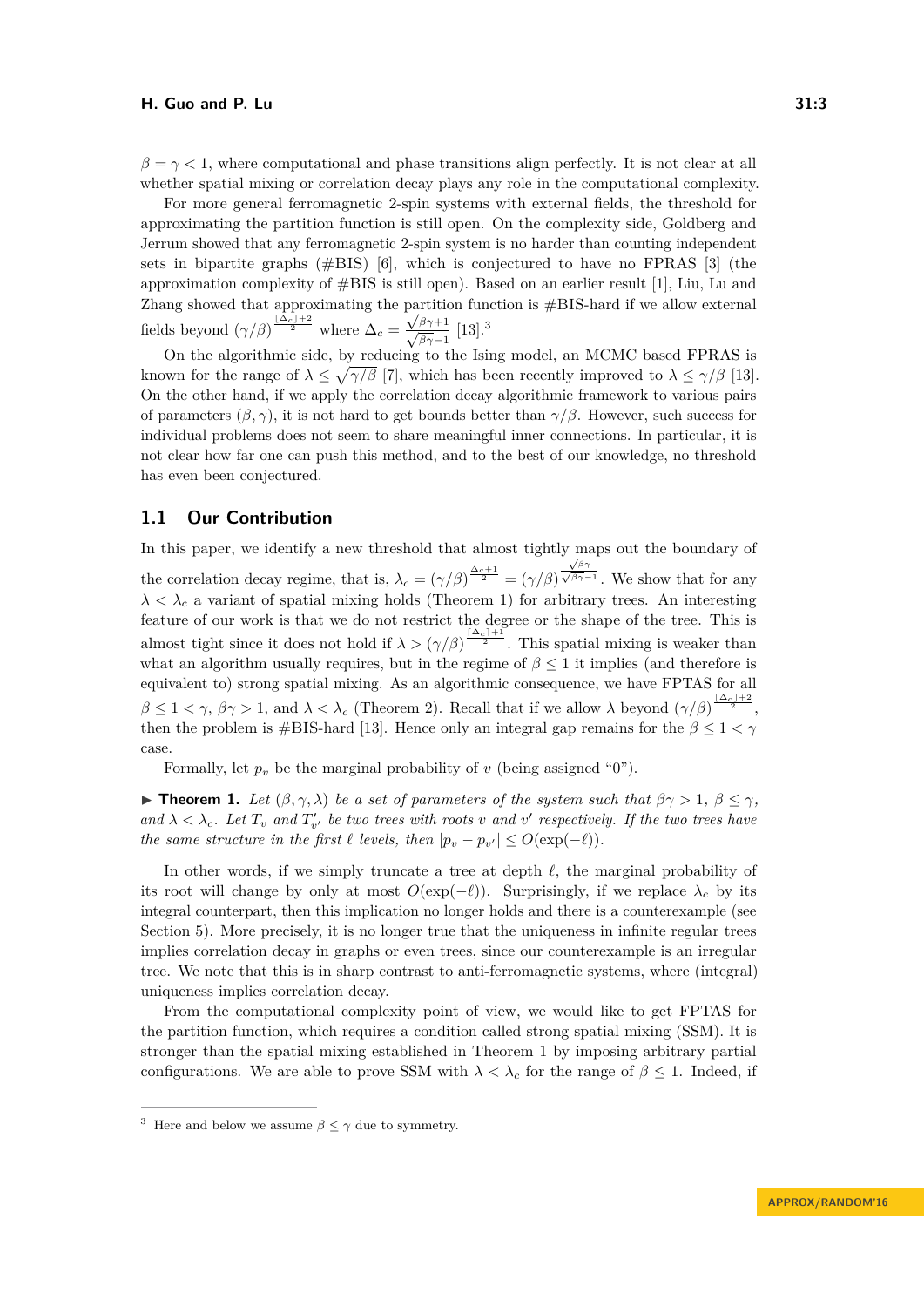$\beta \leq 1$ , then the two versions of spatial mixing are equivalent. Let *I* be an interval of the form  $[\lambda_1, \lambda_2]$  or  $(\lambda_1, \lambda_2]$ . We consider the following problem.

**Name:** #2Spin(*β, γ, I*) **Instance:** A graph  $G = (V, E)$  and a mapping  $\pi : V \to \mathbb{R}^+$ , such that  $\pi(v) \in I$  for any  $v \in V$ .

**Output:**  $Z_{\beta,\gamma,\pi}(G)$ .

Then we have the following theorem.

<span id="page-3-0"></span>**Theorem 2.** *Let*  $(\beta, \gamma, \lambda)$  *be a set of parameters of the system such that*  $\beta\gamma > 1$ ,  $\beta \leq 1$  $and \lambda < \lambda_c$ *. Then*  $\#2\text{SPIN}(\beta, \gamma, (0, \lambda))$  *has an FPTAS.* 

Therefore, we get an almost tight dichotomy for ferromagnetic 2-spin systems when  $\beta$  < 1, since  $\#2\text{SPIN}(\beta, \gamma, (0, \lambda))$  is  $\#BIS$ -hard, if  $\lambda$  is larger than the integral counterpart of  $\lambda_c$  [\[13\]](#page-25-0) (see also Proposition [22\)](#page-15-1).

The reason behind  $\lambda_c$  is a nice interplay among uniqueness, spatial mixing, and approximability. We start with some purely mathematical observations on the symmetric tree recursion  $f_d(x) = \lambda \left(\frac{\beta x+1}{x+\gamma}\right)^d$ , an increasing function in *x*. Relax the range of *d* in  $f_d(x)$  to be real numbers. Then  $\Delta_c$  is the critical (possibly fractional) degree and  $\lambda_c$  is the corresponding critical external field for the recursion to have a unique fixed point. This set of critical parameters enjoys some very nice mathematical properties. For  $d = \Delta_c$  and  $\lambda = \lambda_c$ , the function  $f_d(x)$  has a unique fixed point  $\hat{x} = \sqrt{\gamma/\beta}$  and  $f'_d(\hat{x}) = 1$ . Moreover, it also satisfies that  $f''_d(\hat{x}) = 0$ , which is a necessary condition for the contraction of the tree recursion (easily dening the houristic of finding netertial functions described in [19]). All these pieces derived using the heuristic of finding potential functions described in [\[12\]](#page-25-5)). All these nice mathematical properties prove to be useful in our later analysis. For degrees other than  $\Delta_c$ , their critical external fields are much less convenient — the function  $f_d(x)$  has two fixed points: one is crossing and the other is tangent. Moreover,  $f''_d(\hat{x}) = 0$  does not necessarily hold.

The proof of Theorem [1](#page-2-1) uses the potential method to analyze decay of correlation, which is now streamlined (see e.g.  $[12]$ ). The main difficulty is to find a good potential function. In other words, we want to solve a variational problem minimizing the maximum of the decay rate function. The main novelty in our solution is that we restrict variables to the range of  $(0, \frac{\lambda}{1+\lambda}]$  and our potential function is well-defined only in this range. This is in fact necessary, as otherwise the statement does not hold, and is valid for the setting of Theorem [1.](#page-2-1) Also note that with our choice, the proof is relatively clean and significantly simpler than similar proofs in other settings. In particular, we do not need the "symmetrization" argument (see e.g. [\[12,](#page-25-5) [16\]](#page-25-7)). We also use a trick of truncating the potential to deal with unbounded degrees (see Eq.  $(5)$ ).

For the range of  $\beta > 1$ , SSM does not hold even if  $\lambda < \lambda_c$ . However, we conjecture that Theorem [2](#page-3-0) can be extended to the *β >* 1 range as well, mainly due to Theorem [1,](#page-2-1) which does not require  $\beta \leq 1$ . Moreover, we show that even if  $\beta > 1$ , the marginal probability in any instance is within the range of  $(0, \frac{\lambda}{1+\lambda}]$  given  $\lambda < \lambda_c$  (see Proposition [20\)](#page-12-0). This seems to imply that the main reason why our algorithm fails is due to pinnings (forcing a vertex to be "0" or "1") in the self-avoiding walk tree construction, whereas in a real instance these pinnings cannot aggregate enough "bad" influence. However, to turn such intuition into an algorithm requires a careful treatment of these pinnings to achieve an FPTAS without SSM. We leave this as an important open question.

At last, we note that neither  $\lambda_c$  nor its integral counterpart is the exact threshold in each own respect, even if  $\beta \leq 1$ . Strong spatial mixing continues to hold even if  $\lambda > \lambda_c$  in a small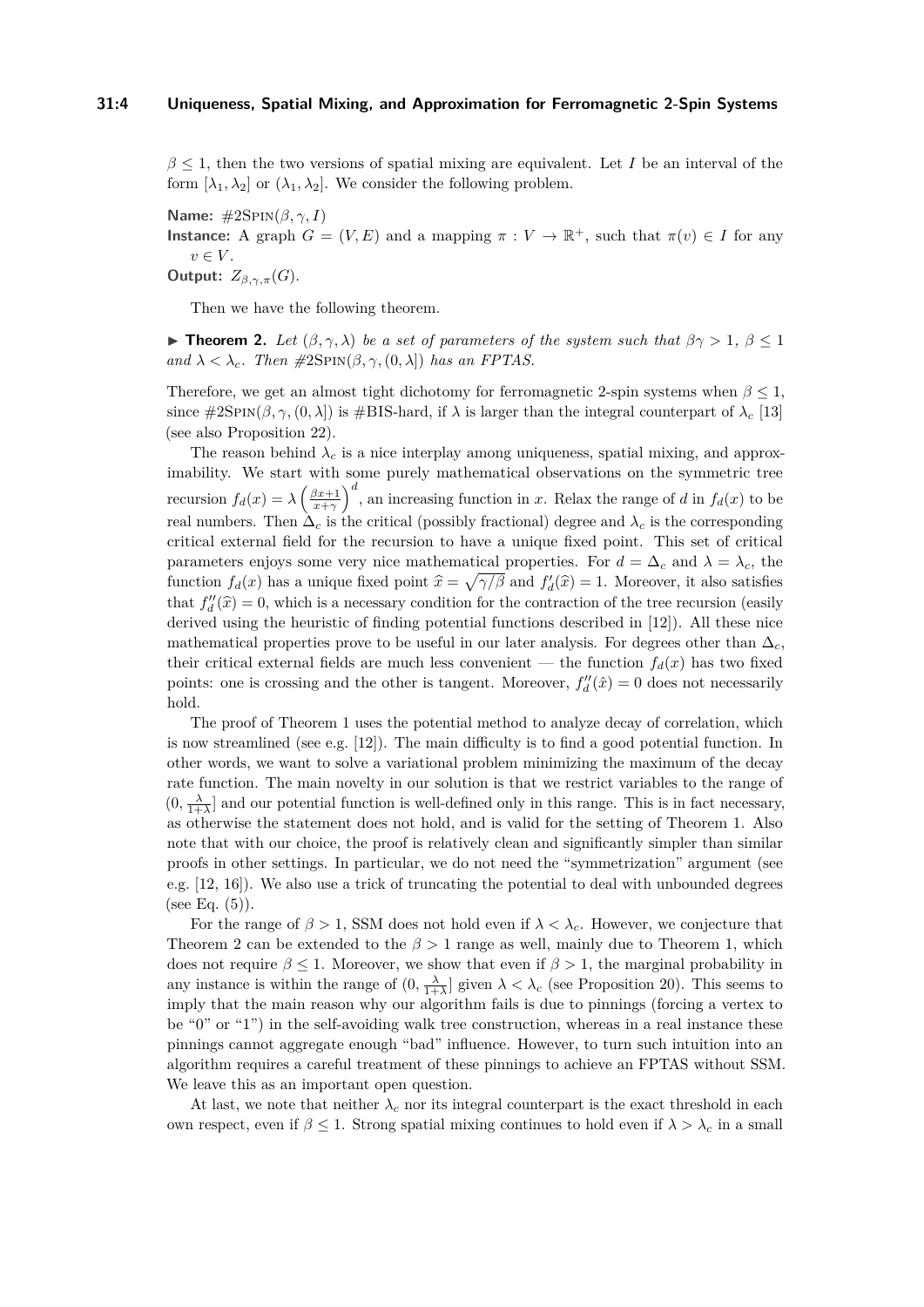interval. We give a concrete example to illustrate this point in Section [4,](#page-13-0) Proposition [21.](#page-14-0) Moreover, as mentioned earlier, an irregular tree exists where the correlation decay threshold is lower than the threshold for all infinite regular trees. This is discussed in Section [5.](#page-15-0) It is another important open question to figure out the exact threshold between  $\lambda_c$  and its integral counterpart(s).

## **2 Preliminaries**

An instance of a 2-spin system is a graph  $G = (V, E)$ . A configuration  $\sigma : V \to \{0, 1\}$  assigns one of the two spins "0" and "1" to each vertex. We normalize the edge interaction to be  $\begin{bmatrix} \beta & 1 \\ 1 & \gamma \end{bmatrix}$ , and also consider the external field, specified by a mapping  $\pi : V \to \mathbb{R}^+$ . When a vertex is assigned "0", we give it a weight  $\pi(v)$ . All parameters are non-negative. For a particular configuration  $\sigma$ , its weight  $w(\sigma)$  is a product over all edge interactions and vertex weights, that is

<span id="page-4-0"></span>
$$
w(\sigma) = \beta^{m_0(\sigma)} \gamma^{m_1(\sigma)} \prod_{v | \sigma(v) = 1} \pi(v), \tag{1}
$$

where  $m_0(\sigma)$  is the number of (0,0) edges given by the configuration  $\sigma$  and  $m_1(\sigma)$  is the number of  $(1, 1)$  edges. An important special case is the Ising model, where  $\beta = \gamma$ . Notice that in the statistic physics literature, parameters are usually chosen to be the logarithms of our parameters above. Different parameterizations do not affect the complexity of the same system.

We also write  $\lambda_v := \pi(v)$ . If  $\pi$  is a constant function such that  $\lambda_v = \lambda > 0$  for all  $v \in V$ , we also denote it by  $\lambda$ . We say  $\pi$  has a lower bound (or an upper bound)  $\lambda > 0$ , if  $\pi$  satisfies the guarantee that  $\lambda_v \geq \lambda$  (or  $\lambda_v \leq \lambda$ ).

The Gibbs measure is a natural distribution in which each configuration  $\sigma$  is drawn with probability proportional to its weight, that is,  $Pr_{G;\beta,\gamma,\pi}(\sigma) \sim w(\sigma)$ . The normalizing factor of the Gibbs measure is called the partition function, defined by  $Z_{\beta,\gamma,\pi}(G) = \sum_{\sigma: V \to \{0,1\}} w(\sigma)$ . Recall that we are interested in the computational problem  $\#2\text{SPIN}(\beta, \gamma, I)$ , where *I* is an interval of the form  $[\lambda_1, \lambda_2]$  or  $(\lambda_1, \lambda_2]$ , for which  $Z_{\beta,\gamma,\pi}(G)$  is the output. When input graphs are restricted to have a degree bound  $\Delta$ , we write  $\#\Delta$ -2SPIN( $\beta$ ,  $\gamma$ , I) to denote the problem. When the field is uniform, that is,  $\lambda$  is the only element in *I*, we simply write  $\#\text{2SPIN}(\beta, \gamma, \lambda)$ . Due to [\[2\]](#page-24-6) and a standard diagonal transformation, for any constant  $\lambda > 0$ ,  $\#2\text{SPIN}(\beta, \gamma, \lambda)$ is #P-hard unless  $\beta = \gamma = 0$  or  $\beta \gamma = 1$ .

# **2.1 The Self-Avoiding Walk Tree**

We briefly describe Weitz's algorithm [\[19\]](#page-25-2). Our algorithms presented later will follow roughly the same paradigm.

The Gibbs measure defines a marginal distribution of spins for each vertex. Let  $p<sub>v</sub>$ denote the probability of a vertex *v* being assigned "0". Since the system is self-reducible,  $\#2SPIN(\beta, \gamma, \lambda)$  is equivalent to computing  $p_v$  for any vertex *v* [\[9\]](#page-25-8) (for details, see for example Lemma [8\)](#page-7-0).

Let  $\sigma_{\Lambda} \in \{0,1\}^{\Lambda}$  be a configuration of  $\Lambda \subset V$ . We call vertices in  $\Lambda$  *fixed* and other vertices *free.* We use  $p_v^{\sigma_A}$  to denote the marginal probability of *v* being assigned "0" conditional on the configuration  $\sigma_{\Lambda}$  of  $\Lambda$ .

Suppose the instance is a tree *T* with root *v*. Let  $R_T^{\sigma_{\Lambda}} := p_v^{\sigma_{\Lambda}}/(1 - p_v^{\sigma_{\Lambda}})$  be the ratio between the two probabilities that the root *v* is 0 and 1, while imposing some condition  $\sigma_{\Lambda}$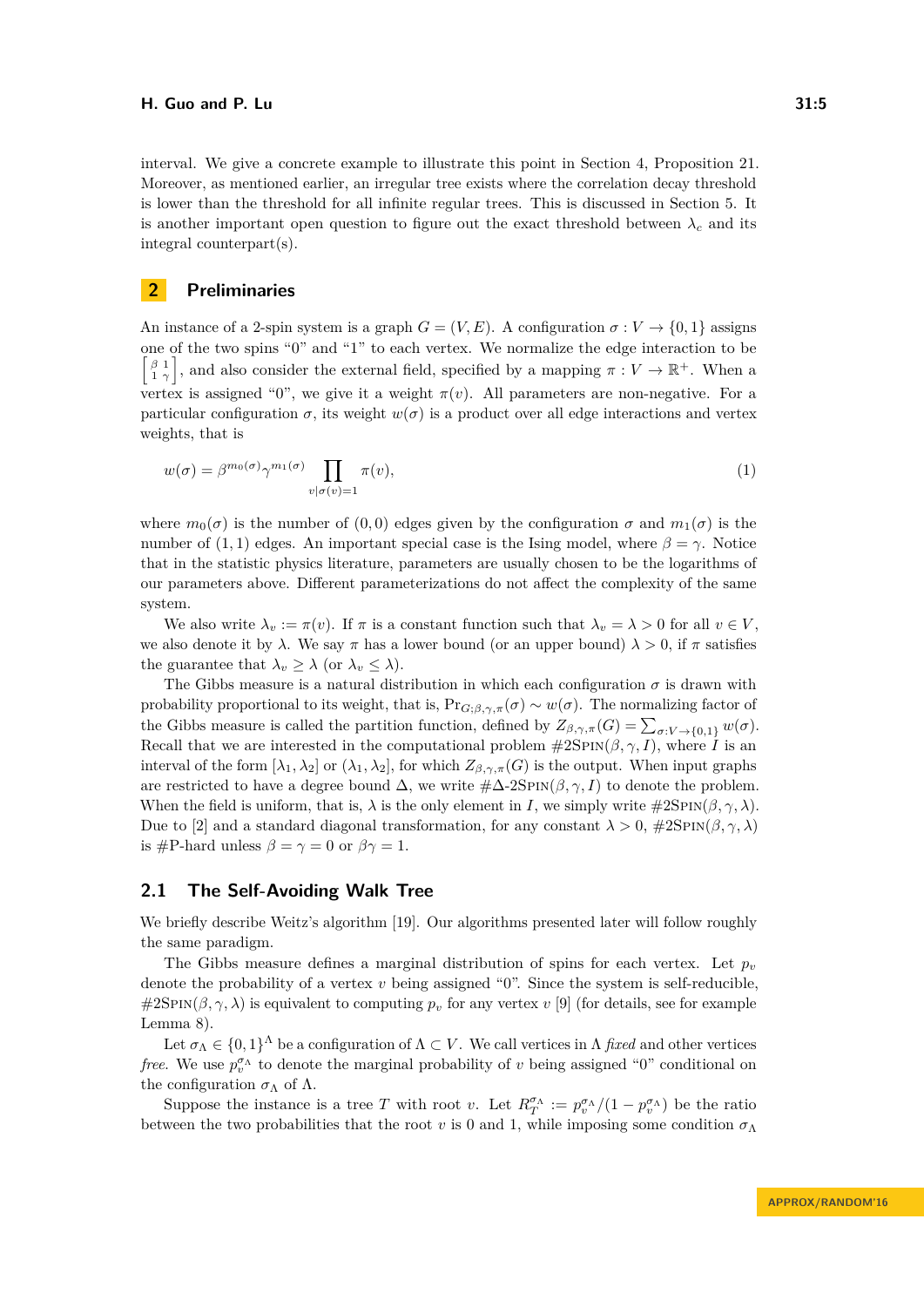#### **31:6 Uniqueness, Spatial Mixing, and Approximation for Ferromagnetic 2-Spin Systems**

(with the convention that  $R_T^{\sigma_{\Lambda}} = \infty$  when  $p_v^{\sigma_{\Lambda}} = 1$ ). Suppose that *v* has *d* children  $v_i, \ldots v_d$ . Let  $T_i$  be the subtree with root  $v_i$ . Due to the independence of subtrees, it is straightforward to get the following recursion for calculating  $R_T^{\sigma_{\Lambda}}$ :

<span id="page-5-0"></span>
$$
R_T^{\sigma_{\Lambda}} = F_d \left( R_{T_1}^{\sigma_{\Lambda}}, \dots, R_{T_d}^{\sigma_{\Lambda}} \right), \tag{2}
$$

where the function  $F_d(x_1, \ldots, x_d)$  is defined as

$$
F_d(x_1,\ldots,x_d):=\lambda_v\prod_{i=1}^d\frac{\beta x_i+1}{x_i+\gamma}.
$$

We allow  $x_i$ 's to take the value  $\infty$  as in that case the function  $F_d$  is clearly well defined. In general we use capital letters like  $F, G, C, \ldots$  to denote multivariate functions, and small letters  $f, g, c, \ldots$  to denote their symmetric versions, where all variables take the same value. Here we define  $f_d(x) := \lambda \left(\frac{\beta x + 1}{x + \gamma}\right)^d$  to be the symmetric version of  $F_d(\mathbf{x})$ .

Let  $G(V, E)$  be a graph. Similarly define  $R_{G,v}^{\sigma_{\Lambda}} := p_v^{\sigma_{\Lambda}}/(1 - p_v^{\sigma_{\Lambda}})$ . In contrast to the case of trees, there is no easy recursion to calculate  $R_{G,v}^{\sigma_{\Lambda}}$  for a general graph *G*. This is because of dependencies introduced by cycles. Weitz [\[19\]](#page-25-2) reduced computing the marginal distribution of *v* in a general graph *G* to that in a tree, called the self-avoiding walk (SAW) tree, denoted by  $T_{SAW}(G, v)$ . To be specific, given a graph  $G = (V, E)$  and a vertex  $v \in V$ ,  $T_{SAW}(G, v)$ is a tree with root  $v$  that enumerates all self-avoiding walks originating from  $v$  in  $G$ , with additional vertices closing cycles as leaves of the tree. Each vertex in the new vertex set  $V_{SAW}$  of  $T_{SAW}(G, v)$  corresponds to a vertex in  $G$ , but a vertex in  $G$  may be mapped to more than one vertices in  $V_{SAW}$ . A boundary condition is imposed on leaves in  $V_{SAW}$  that close cycles. The imposed colors of such leaves depend on whether the cycle is formed from a small vertex to a large vertex or conversely, where the ordering is arbitrarily chosen in *G*. Vertex sets  $S \subset \Lambda \subset V$  are mapped to respectively  $S_{SAW} \subset \Lambda_{SAW} \subset V_{SAW}$ , and any configuration  $\sigma_{\Lambda} \in \{0,1\}^{\Lambda}$  is mapped to  $\sigma_{\Lambda_{SAW}} \in \{0,1\}^{\Lambda_{SAW}}$ . With slight abuse of notations we may write  $S = S_{\text{SAW}}$  and  $\sigma_{\Lambda} = \sigma_{\Lambda_{\text{SAW}}}$  when no ambiguity is caused.

<span id="page-5-2"></span>**Proposition 3** (Theorem 3.1 of Weitz [\[19\]](#page-25-2)). Let  $G = (V, E)$  be a graph,  $v \in V$ ,  $\sigma_{\Lambda} \in \{0, 1\}^{\Lambda}$ *be a configuration on*  $\Lambda \subset V$ , and  $S \subset V$ . Let  $T = T_{SAW}(G, v)$  be constructed as above. It *holds that*

$$
R_{G,v}^{\sigma_{\Lambda}} = R_T^{\sigma_{\Lambda}}.
$$

*Moreover, the maximum degree of T is at most the maximum degree of G,* dist<sub>*G*</sub>(*v, S*) =  $dist_T(v, S_{SAW})$ , and any neighborhood of *v* in *T* can be constructed in time proportional to *the size of the neighborhood.*

The SAW tree construction does not solve a #P-hard problem, since  $T_{SAW}(G, v)$  is potentially exponentially large in size of *G*. For a polynomial time approximation algorithm, we may run the tree recursion within some polynomial size, or equivalently a logarithmic depth. At the boundary where we stop, we plug in some arbitrary values. The question is then how large is the error due to our random guess. To guarantee the performance of the algorithm, we need the following notion of *strong spatial mixing*.

<span id="page-5-1"></span> $\triangleright$  **Definition 4.** A spin system on a family G of graphs is said to exhibit *strong spatial mixing* (SSM) if for any graph  $G = (V, E) \in \mathcal{G}$ , any  $v \in V, \Lambda \subset V$  and any  $\sigma_{\Lambda}, \tau_{\Lambda} \in \{0, 1\}^{\Lambda}$ ,

$$
|p^{\sigma_\Lambda}_v-p^{\tau_\Lambda}_v|\leq \exp(-\Omega({\rm dist}(v,S))),
$$

where  $S \subset \Lambda$  is the subset on which  $\sigma_{\Lambda}$  and  $\tau_{\Lambda}$  differ, and dist $(v, S)$  is the shortest distance from *v* to any vertex in *S*.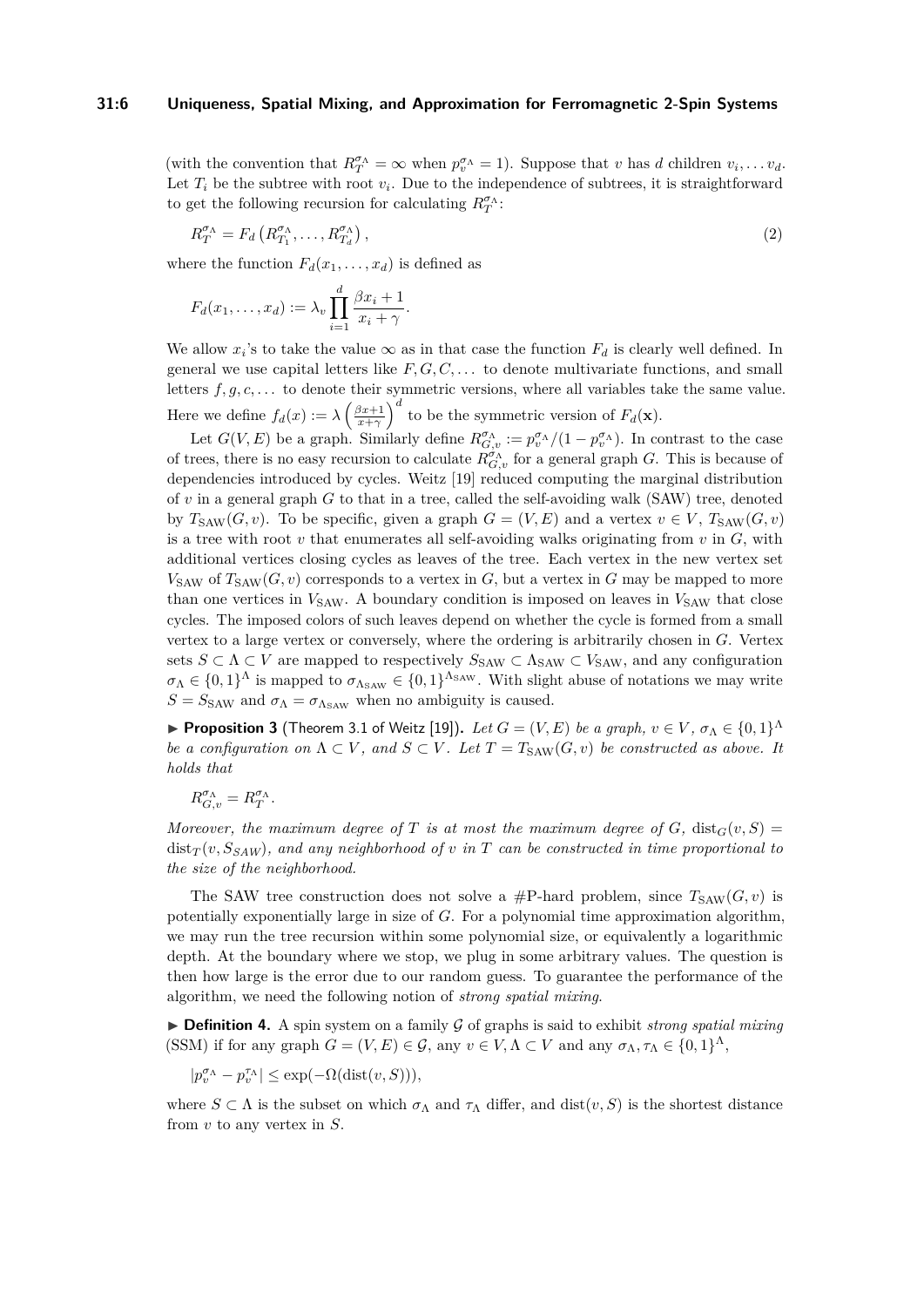*Weak spatial mixing* is defined similarly by measuring the decay with respect to dist $(v, \Lambda)$ instead of  $dist(v, S)$ . Spatial mixing properties are also called correlation decay in statistical physics.

If SSM holds, then the error caused by early termination in  $T_{SAW}(G, v)$  and arbitrary boundary values is only exponentially small in the depth. Hence the algorithm is an FPTAS. In a lot of cases, the existence of an FPTAS boils down to establish SSM.

## <span id="page-6-0"></span>**2.2 The Uniqueness Condition in Regular Trees**

Let T*<sup>d</sup>* denote the infinite *d*-regular tree, also known as the *Bethe lattice* or the *Cayley tree*. If we pick an arbitrary vertex as the root of  $\mathbb{T}_d$ , then the root has *d* children and every other vertex has  $d-1$  children. Notice that the difference between  $\mathbb{T}_d$  and an infinite  $(d-1)$ -ary tree is only the degree of the root. We consider the uniqueness of Gibbs measures on  $\mathbb{T}_d$ , where the field is uniformly  $\lambda > 0$ . Due to the symmetric structure of  $\mathbb{T}_d$ , the standard recursion [\(2\)](#page-5-0) thus becomes  $R_v = f_{d-1}(R_{v_i})$  (for any vertex *v* other than the root), where  $f_d(x) = \lambda \left(\frac{\beta x + 1}{x + \gamma}\right)^d$  is the symmetrized version of  $F_d(\mathbf{x})$ .

For anti-ferromagnetic systems, that is,  $\beta \gamma < 1$ , there is a unique fixed point to  $f_d(x) = x$ , denoted by  $\hat{x}$ . It has been shown that the Gibbs measure in  $\mathbb{T}_d$  is unique if and only if  $|f'_{d-1}(\hat{x})| \le 1$  [\[10,](#page-25-9) [5\]](#page-24-7).

In contrast, if  $\beta \gamma > 1$ , then  $f'_d(x) > 0$  for any  $x > 0$ . There may be 1 or 3 positive fixed points such that  $x = f_d(x)$ . It is known [\[10,](#page-25-9) [5\]](#page-24-7) that the Gibbs measure of two-state spin systems in  $\mathbb{T}_d$  is unique if and only if there is only one fixed point for  $x = f_{d-1}(x)$ , or equivalently, for all fixed points  $\hat{x}_d$  of  $f_d(x)$ ,  $f'_d(\hat{x}_d) < 1$ .

Let  $\Delta_c := \frac{\sqrt{\beta \gamma + 1}}{\sqrt{\beta \gamma - 1}}$ . Then we have the following result.

<span id="page-6-2"></span>**► Proposition 5.** *If*  $\Delta - 1 < \Delta_c$ *, then the uniqueness condition in*  $\mathbb{T}_{\Delta}$  *holds regardless of the field.*

Note that the condition  $\Delta - 1 < \Delta_c$  matches the exact threshold of fast mixing for Gibbs samplers in the Ising model [\[15\]](#page-25-10). In Section [3.1,](#page-8-0) we will show that, SSM holds and there exists an FPTAS for the partition function, in graphs with degree bound  $\Delta < \Delta_c + 1$ . This is Theorem [13.](#page-8-1)

To study general graphs, one needs to consider infinite regular trees of all degrees. If *β* > 1 (still assuming *β* $\gamma$  > 1 and *β*  $\leq \gamma$ ), then there is no *λ* such that the uniqueness condition holds in  $\mathbb{T}_d$  for all degrees  $d \geq 2$ . In contrast, let  $\lambda_c^{int} := (\gamma/\beta)^{\frac{\lceil \Delta_c \rceil + 1}{2}}$  and we have the following.

<span id="page-6-1"></span>**Proposition 6.** *Let*  $(\beta, \gamma)$  *be two parameters such that*  $\beta\gamma > 1$  *and*  $\beta \leq 1 < \gamma$ *. The uniqueness condition holds in*  $\mathbb{T}_d$  *for all degrees*  $d \geq 2$  *if and only if*  $\lambda < \lambda_c^{int}$ .

However, there exists  $(\beta, \gamma, \lambda)$  and an (irregular) tree *T* such that  $\beta\gamma > 1$ ,  $\beta \leq 1 < \gamma$ , and  $\lambda < \lambda_c^{int}$  and SSM does not hold in *T*. This is discussed in Section [5.](#page-15-0) Recall that  $\lambda_c := (\gamma/\beta)^{\frac{\Delta_c+1}{2}}$ . If we replace  $\lambda_c^{int}$  with  $\lambda_c \leq \lambda_c^{int}$  in the condition of Proposition [6,](#page-6-1) that is,  $\beta\gamma > 1, \beta \leq 1 < \gamma$ , and  $\lambda < \lambda_c$ , then SSM holds in all graphs and an FPTAS exists. This is shown in Section [3.2,](#page-9-0) Theorem [18.](#page-10-1)

Details and proofs about Propositions [5](#page-6-2) and [6](#page-6-1) are given in Section [6.1.](#page-16-0)

## <span id="page-6-3"></span>**2.3 The Potential Method**

We would like to prove the strong spatial mixing in arbitrary trees, sometimes with bounded degree  $\Delta$ , under certain conditions. This is sufficient for approximation algorithms due to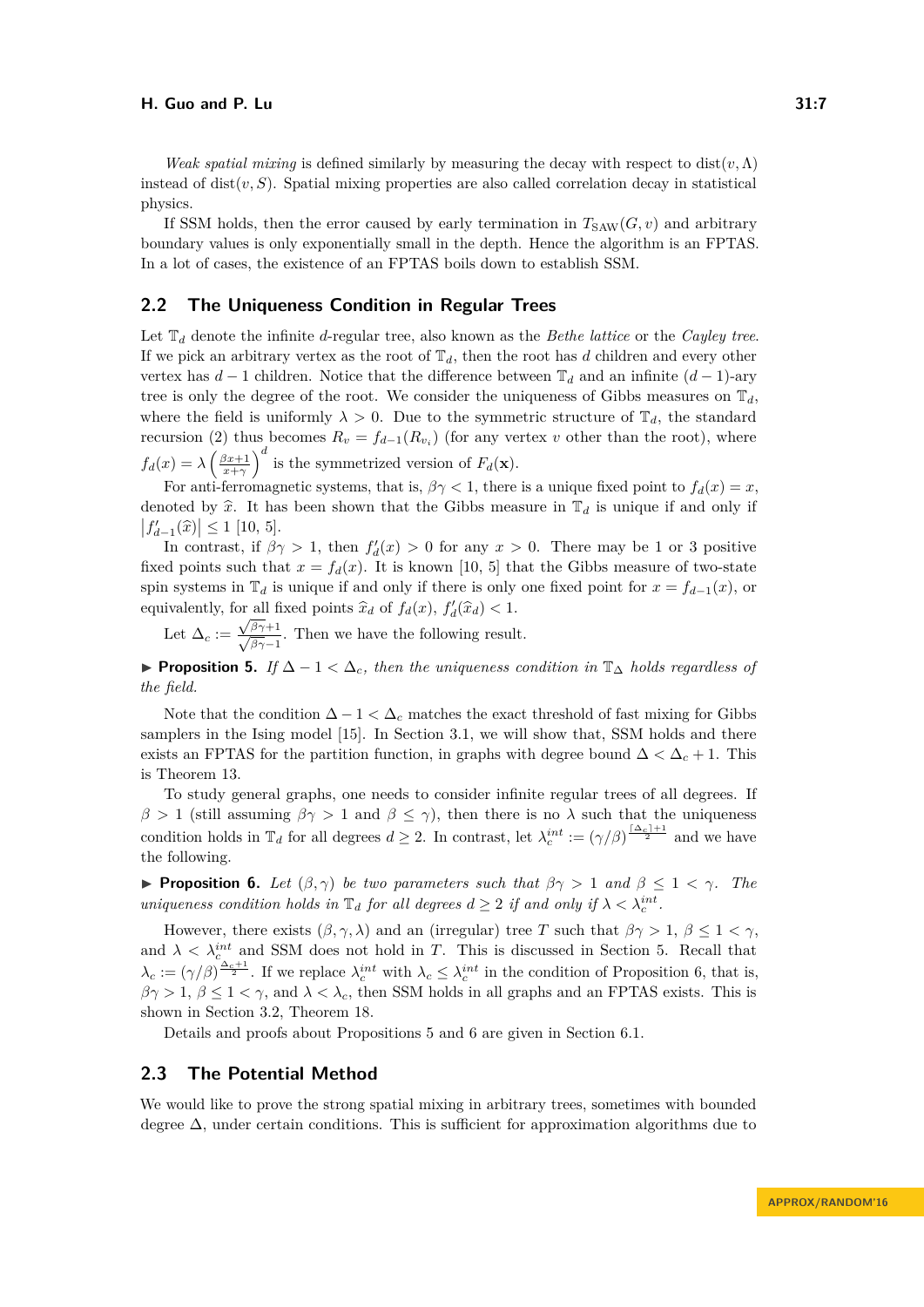#### **31:8 Uniqueness, Spatial Mixing, and Approximation for Ferromagnetic 2-Spin Systems**

the self-avoiding walk tree construction. Our main technique in the analysis is the potential method. The analysis in this section is a standard routine, with some specialization to ferromagnetic 2-spin models (cf.  $[12, 16]$  $[12, 16]$  $[12, 16]$ ). To avoid interrupting the flow, we move all details and proofs to Section [6.2.](#page-18-0)

Roughly speaking, instead of studying [\(2\)](#page-5-0) directly, we use a potential function  $\Phi(x)$  to map the original recursion to a new domain (see the commutative diagram Figure [1\)](#page-19-0). Morally we can choose whatever function as the potential function. However, we would like to pick "good" ones so as to help the analysis of the contraction. Define  $\varphi(x) := \Phi'(x)$  and

$$
C_{\varphi,d}(\mathbf{x}) := \varphi(F_d(\mathbf{x})) \cdot \sum_{i=1}^d \left| \frac{\partial F_d}{\partial x_i} \right| \frac{1}{\varphi(x_i)}.
$$

<span id="page-7-1"></span>**Definition 7.** Let  $\Phi : \mathbb{R}^+ \to \mathbb{R}^+$  be a differentiable and monotonically increasing function. Let  $\varphi(x)$  and  $C_{\varphi,d}(\mathbf{x})$  be defined as above. Then  $\Phi(x)$  is a good potential function for degree *d and field*  $\lambda$  if it satisfies the following conditions:

<span id="page-7-2"></span>**1.** there exists a constant  $C_1, C_2 > 0$  such that  $C_1 \leq \varphi(x) \leq C_2$  for all  $x \in [\lambda \gamma^{-d}, \lambda \beta^d]$ ;

<span id="page-7-3"></span>**2.** there exists a constant  $\alpha < 1$  such that  $C_{\varphi,d}(\mathbf{x}) \leq \alpha$  for all  $x_i \in [\lambda \gamma^{-d}, \lambda \beta^d]$ .

We say  $\Phi(x)$  is a good potential function for *d* and field  $\pi$ , if  $\Phi(x)$  is a good potential function for *d* and any  $\lambda$  in the codomain of  $\pi$ ,

In Definition [7,](#page-7-1) Condition [1](#page-7-2) is rather easy to satisfy. The crux is in fact Condition [2.](#page-7-3) We call  $\alpha$  in Condition [2](#page-7-3) the amortized contraction ratio of  $\Phi(x)$ . It has the following algorithmic implication. The proof is based on establishing strong spatial mixing.

<span id="page-7-0"></span>**Lemma 8.** Let  $(\beta, \gamma)$  be two parameters such that  $\beta \gamma > 1$ . Let  $G = (V, E)$  be a graph with *a* maximum degree  $\Delta$  *and n* many vertices and  $\pi$  be a field on G. Let  $\lambda = \max_{v \in V} {\{\pi(v)\}}$ . *If there exists a good potential function for*  $\pi$  *and all*  $d \in [1, \Delta - 1]$  *with contraction ratio*  $\alpha$  < 1*, then*  $Z_{\beta,\gamma,\pi}(G)$  *can be approximated deterministically within a relative error*  $\varepsilon$  *in time*  $O\left(n\left(\frac{n\lambda}{\varepsilon}\right)^{\frac{\log(\Delta-1)}{-\log \alpha}}\right)$ .

When the degree is unbounded, the SAW tree may grow super polynomially even if the depth is of order log *n*. We use a refined metric replacing the naive graph distance used in Definition [4.](#page-5-1) Strong spatial mixing under this metric is also called *computationally efficient correlation decay* [\[11,](#page-25-3) [12\]](#page-25-5).

 $\triangleright$  **Definition 9.** Let *T* be a rooted tree and  $M > 1$  be a constant. For any vertex *v* in *T*, define the *M-based depth* of *v*, denoted  $\ell_M(v)$ , such that  $\ell_M(v) = 0$  if *v* is the root, and  $\ell_M(v) = \ell_M(u) + \left[\log_M(d+1)\right]$  if *v* is a child of *u* and *u* has degree *d*.

Let  $B(\ell)$  be the set of all vertices whose M-based depths of v is at most  $\ell$ . It is easy to verify inductively such that  $|B(\ell)| \leq M^{\ell}$  in a tree. We then define a slightly stronger notion of potential functions.

<span id="page-7-4"></span>**Definition 10.** Let  $\Phi : \mathbb{R}^+ \to \mathbb{R}^+$  be a differentiable and monotonically increasing function. Let  $\varphi(x)$  and  $C_{\varphi,d}(\mathbf{x})$  defined in the same way as in Definition [7.](#page-7-1) Then  $\Phi(x)$  is a *universal potential function* for the field  $\lambda$  if it satisfies the following conditions:

<span id="page-7-5"></span>**1.** there are two constants  $C_1, C_2 > 0$  such that  $C_1 \leq \varphi(x) \leq C_2$  for any  $x \in (0, \lambda]$ ;

<span id="page-7-6"></span>**2.** there exists a constant  $\alpha < 1$  such that for all  $d$ ,  $C_{\varphi,d}(\mathbf{x}) \leq \alpha^{\lceil \log_M(d+1) \rceil}$  for all  $x_i \in (0, \lambda]$ ;

We say  $\Phi(x)$  is a universal potential function for a field  $\pi$ , if  $\Phi(x)$  is a universal potential function for any  $\lambda$  in the codomain of  $\pi$ . We also call  $\alpha$  the contraction ratio and call M the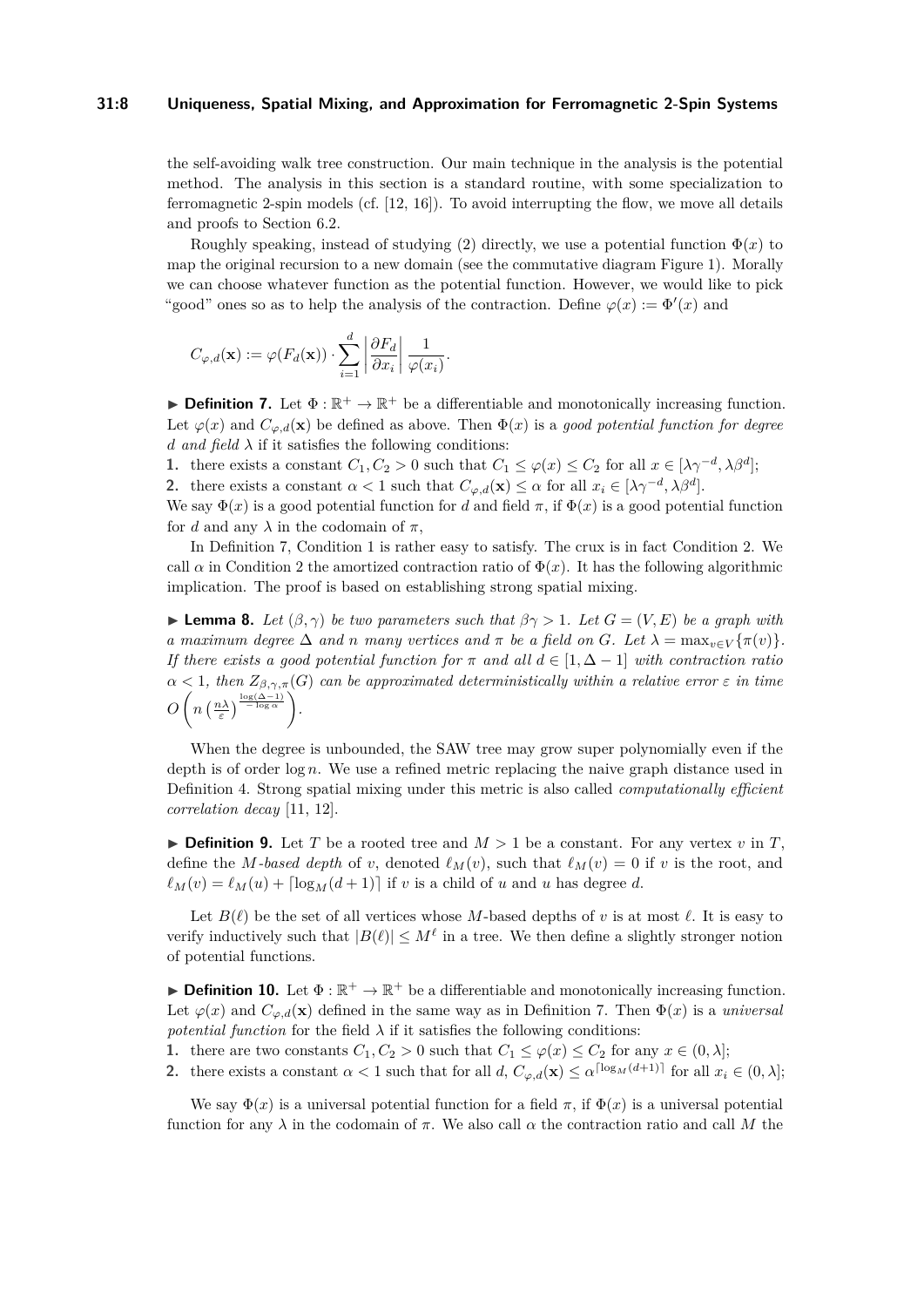base. The following two lemmas show that our main theorems follow from the existence of a universal potential function.

The way we define universal potential functions restricts them to only apply to the range of  $(0, \lambda]$ . This will be true in our applications (see for example Claim [16\)](#page-9-1).

<span id="page-8-3"></span>**Example 11.** Let  $(\beta, \gamma, \lambda)$  be three parameters such that  $\beta\gamma > 1$ ,  $\beta \leq \gamma$ , and  $\lambda < \lambda_c$ . Let T and  $T'$  be two trees that agree on the first  $\ell$  levels with root  $v$  and  $v'$  respectively. If there *exists a universal potential function*  $\Phi(x)$ *, then*  $|p_v - p_{v'}| \leq O(\exp(-\ell)).$ 

<span id="page-8-2"></span>**Lemma 12.** *Let*  $(\beta, \gamma)$  *be two parameters such that*  $\beta\gamma > 1$  *and*  $\beta \leq 1 < \gamma$ *. Let*  $G = (V, E)$ *be a graph with n many vertices and*  $\pi$  *be a field on G. Let*  $\lambda = \max_{v \in V} {\{\pi(v)\}}$ *. If there exists a universal potential function*  $\Phi(x)$  *for*  $\pi$  *with contraction ratio*  $\alpha < 1$  *and base M, then*  $Z_{\beta,\gamma,\pi}(G)$  *can be approximated deterministically within a relative error*  $\varepsilon$  *in time*  $O\left(n^3\left(\frac{n\lambda}{\varepsilon}\right)^{\frac{\log M}{-\log \alpha}}\right)$ .

# **3 Correlation Decay below ∆***<sup>c</sup>* **or** *λ<sup>c</sup>*

In this section, we show our main results. We will first show a folklore result for bounded degree graphs with a very simple proof. Then we continue to show the main theorem regarding general graphs. We carefully choose two appropriate potential functions and then apply Lemma [8](#page-7-0) or Lemma [12.](#page-8-2)

## <span id="page-8-0"></span>**3.1 Bounded Degree Graphs**

We first apply our framework to get FPTAS for graphs with degree bound  $\Delta < \Delta_c + 1 =$  $\frac{2\sqrt{\beta\gamma}}{\sqrt{\beta\gamma-1}}$ . Correlation decay for graphs with such degree bounds is folklore and can be found in [\[14\]](#page-25-11) for the Ising model. Algorithmic implications are also shown, e.g. in [\[20\]](#page-25-12). As we shall see, the proof is very simple in our framework. Note that  $\lambda$ ,  $\Delta$ , and  $\alpha$  are considered constants for the FPTAS.

<span id="page-8-1"></span>**► Theorem 13.** Let  $(\beta, \gamma)$  be two parameters such that  $\beta\gamma > 1$ . Let  $G = (V, E)$  be a graph *with a maximum degree*  $\Delta < \Delta_c + 1$  *and n many vertices, and let*  $\pi$  *be a field on G. Let*  $\lambda = \max_{v \in V} {\{\pi(v)\}}$ *. Then*  $Z_{\beta,\gamma,\pi}(G)$  *can be approximated deterministically within a relative error*  $\varepsilon$  *in time*  $O\left(n\left(\frac{n\lambda}{\varepsilon}\right)^{\frac{\log(\Delta-1)}{-\log \alpha}}\right)$ , where  $\alpha = \frac{\Delta-1}{\Delta_c}$ .

**Proof.** We choose our potential function to be  $\Phi_1(x) = \log x$  such that  $\varphi_1(x) := \Phi'_1(x) = \frac{1}{x}$ . We verify the conditions of Definition [7.](#page-7-1) Condition [1](#page-7-2) is trivial. For Condition [2,](#page-7-3) we have that for any integer  $1 \leq d \leq \Delta - 1$ ,

$$
C_{\varphi_1,d}(\mathbf{x}) = \varphi_1(F_d(\mathbf{x})) \sum_{i=1}^d \frac{\partial F_d}{\partial x_i} \cdot \frac{1}{\varphi_1(x)}
$$
  
= 
$$
\frac{1}{F_d(\mathbf{x})} \sum_{i=1}^d F_d(\mathbf{x}) \cdot \frac{\beta \gamma - 1}{(x_i + \beta)(\gamma x_i + 1)} \cdot x_i
$$
  
= 
$$
\sum_{i=1}^d \frac{(\beta \gamma - 1)x_i}{(\gamma x_i + 1)(x_i + \beta)} \le \sum_{i=1}^d \frac{1}{\Delta_c} = \frac{d}{\Delta_c} \le \frac{\Delta - 1}{\Delta_c} = \alpha,
$$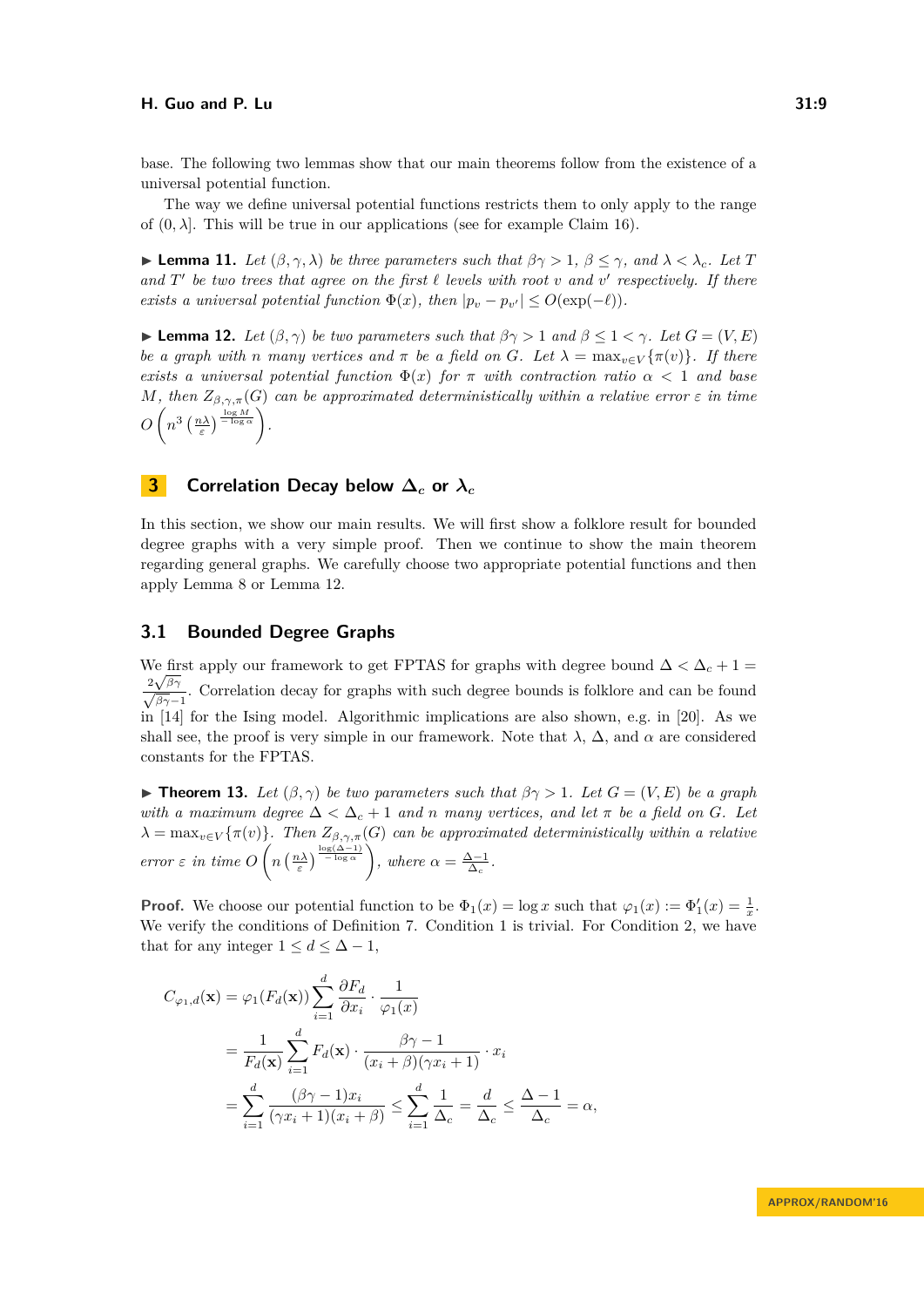#### **31:10 Uniqueness, Spatial Mixing, and Approximation for Ferromagnetic 2-Spin Systems**

where we used the fact that for any  $x > 0$ ,

$$
\frac{(\beta\gamma-1)x}{(\gamma x+1)(x+\beta)} \le \frac{1}{\Delta_c}.
$$

Hence  $\Phi_1(x)$  is a good potential function for all degrees  $d \in [1, \Delta - 1]$  with contraction ratio  $α$ . The theorem follows by Lemma [8.](#page-7-0)

Note that Theorem [13](#page-8-1) matches the uniqueness condition in Proposition [5](#page-6-2) and, restricted to the Ising model, the fast mixing bound of Gibbs samplers in [\[15\]](#page-25-10).

### <span id="page-9-0"></span>**3.2 General Graphs**

Recall that  $\lambda_c = \left(\frac{\gamma}{\beta}\right)^{\frac{\Delta_c+1}{2}} = \left(\frac{\gamma}{\beta}\right)^2$ <sup>√</sup>*βγ* <sup>√</sup>*βγ*−<sup>1</sup> . The following two technical lemmas show some important properties regarding the threshold  $\lambda_c$ , which are keys to get our main theorems. Proofs are given in Section [6.3.](#page-22-0)

<span id="page-9-2"></span> $\blacktriangleright$  **Lemma 14.** *Let β*,  $\gamma$  *be two parameters such that*  $\beta \gamma > 1$  *and*  $\beta \leq \gamma$ *. For any* 0 < *x* ≤  $\lambda_c$ *,*  $\frac{\beta x+1}{x+\gamma} \leq 1$ .

<span id="page-9-4"></span>**Example 15.** Let  $\beta, \gamma$  be two parameters such that  $\beta\gamma > 1$  and  $\beta \leq \gamma$ . For any  $0 < x \leq \lambda_c$ , *we have*

<span id="page-9-5"></span>
$$
(\beta\gamma - 1)x \log \frac{\lambda_c}{x} \le (\beta x + 1)(x + \gamma) \log \frac{x + \gamma}{\beta x + 1}.
$$
\n(3)

In our applications, the quantity *x* in both lemmas will be the ratio of marginal probabilities in trees, denoted by  $R_v$  for a vertex *v*. To make use of these properties, one key requirement is that  $0 < x \leq \lambda_c$ . This is not necessarily true in trees with pinning (and therefore not true in general SAW trees). Nevertheless, it does hold in trees without pinning.

<span id="page-9-1"></span> $\blacktriangleright$  **Claim 16.** *For* (*β, γ, λ*) *where*  $βγ > 1$ ,  $β ≤ γ$ *, and*  $λ < λ_c$ ,  $R_v ∈ (0, λ]$  *holds in trees without pinning.*

We prove Claim [16](#page-9-1) by induction. For any tree  $T_v$ , if *v* is the only vertex, then  $R_v = \lambda$ and the base case holds. Given Lemma [14](#page-9-2) and  $\lambda < \lambda_c$ , the inductive step to show Claim [16](#page-9-1) follows from the standard tree recursion [\(2\)](#page-5-0).

In addition, it also holds when  $\beta \leq 1$ , in trees even with pinning (but not counting the pinned vertices). This includes the SAW tree construction as special cases. To see that, for any vertex  $v$ , if one of  $v$ 's child, say  $u$ , is pinned to 0 (or 1), then we can just remove  $u$  and change the field of *v* from  $\lambda_v$  to  $\lambda'_v = \lambda_v \beta$  (or  $\lambda'_v = \lambda_v/\gamma$ ), without affecting the marginal probability of *v* and any other vertices. By our assumptions  $\lambda_v < \lambda_c$  and  $\beta \leq 1 < \gamma$ , we have that  $\lambda'_v < \lambda_c$  as well. Hence, after removing all pinned vertices, we still have that  $\lambda_v \leq \lambda_c$ for all  $v \in V$ . This reduces to Claim [16.](#page-9-1)

Indeed, both of Theorem [1](#page-2-1) and [2](#page-3-0) can be generalized to the setting where vertices may have different external fields as long as they are all below  $\lambda_c$ , as follows.

<span id="page-9-3"></span>**► Theorem 17.** *Let*  $(β, γ)$  *be two parameters such that*  $βγ > 1, β ≤ γ, and λ < λ<sub>c</sub>$ *. Let*  $T_v$  and  $T'_{v'}$  be two trees with roots v and v' respectively. Let  $\lambda = \max_{u \in T_v \cup T'_{v'}} {\{\pi(u)\}}$ . If  $\lambda < \lambda_c$  and in the first  $\ell$  levels,  $T_v$  and  $T'_{v'}$  have the same structure and external fields for *corresponding pairs of vertices, then*  $|p_v - p_{v'}| \leq O(\exp(-\ell)).$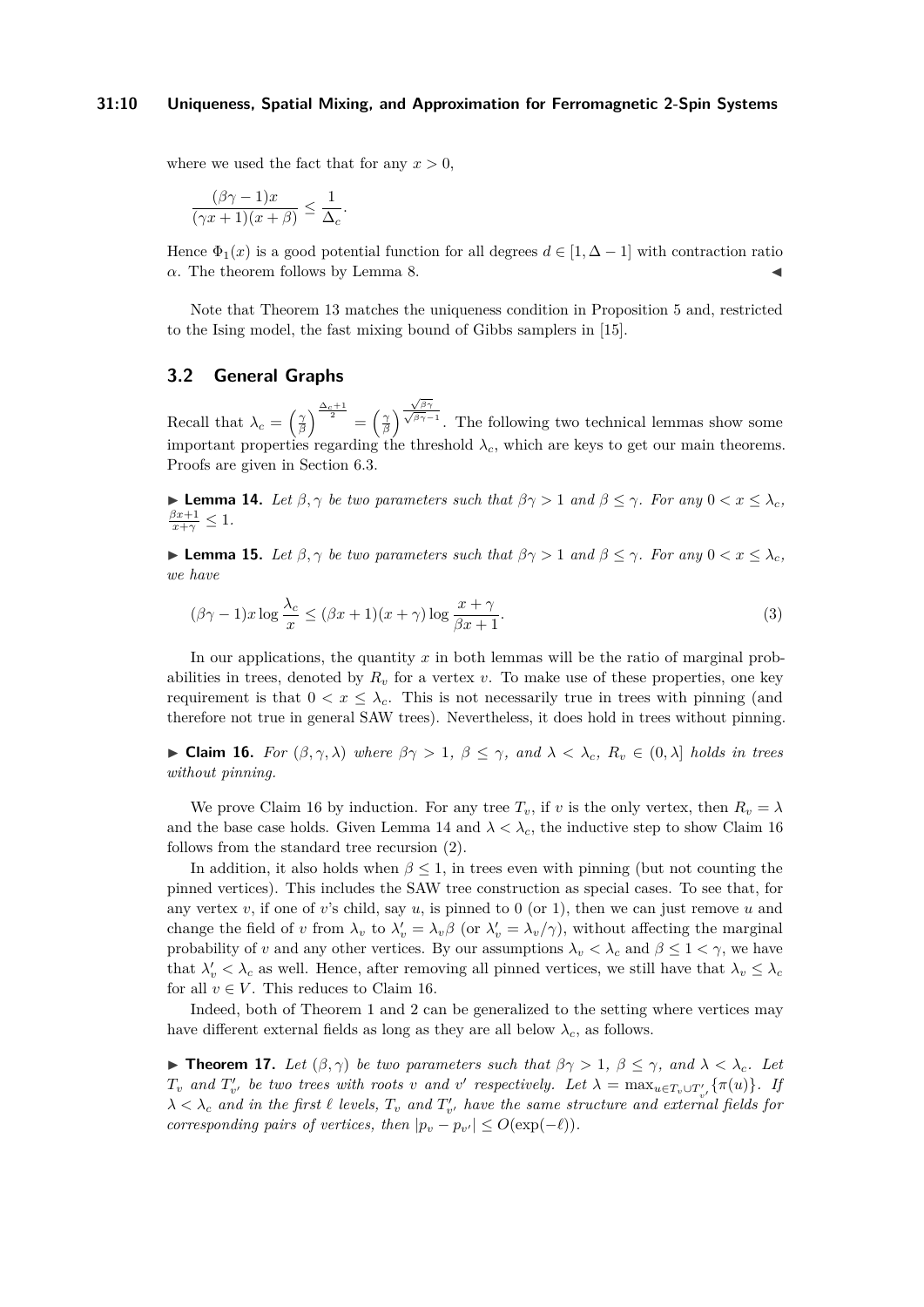<span id="page-10-1"></span>**Find 18.** *Let*  $(\beta, \gamma)$  *be two parameters such that*  $\beta\gamma > 1$  *and*  $\beta \leq 1 < \gamma$ *. Let*  $G = (V, E)$ *be a graph with n many vertices, and let*  $\pi$  *be a field on*  $G$ *. Let*  $\lambda = \max_{v \in V} {\{\pi(v)\}}$ *. If*  $\lambda < \lambda_c$ *, then*  $Z_{\beta,\gamma,\pi}(G)$  *can be approximated deterministically within a relative error*  $\varepsilon$  *in*  $time\ O\left(n\left(\frac{n\lambda}{\varepsilon}\right)^{\frac{\log M}{-\log \alpha}}\right)$ , where  $M>1$  and  $\alpha<1$  are two constants depending on  $(\beta,\gamma,\lambda)$ .

To show Theorem [17](#page-9-3) and Theorem [18,](#page-10-1) we will apply Lemma [11](#page-8-3) and Lemma [12.](#page-8-2) Essentially we only need to show the existence of a universal potential function.

Let  $g_{\lambda}(x) := \frac{(\beta\gamma - 1)x \log \frac{\lambda}{x}}{(\beta x + 1)(x + \gamma) \log \frac{x + \gamma}{\beta x + 1}}$ . By Lemma [15,](#page-9-4)  $g_{\lambda_c}(x) \leq 1$ . For  $\lambda < \lambda_c$ , note that  $\lim_{x\to 0} g_{\lambda}(x) = 0$ . Hence there exists  $0 < \varepsilon < \lambda$  and  $0 < \delta < 1$  such that if  $0 < x < \varepsilon$ ,  $g_{\lambda}(x) < \delta$ . Moreover, if  $\varepsilon \leq x \leq \lambda$ , then  $\frac{g_{\lambda}(x)}{g_{\lambda_c}(x)} = \frac{\log \lambda - \log x}{\log \lambda_c - \log x} \leq \frac{\log \lambda - \log \varepsilon}{\log \lambda_c - \log \varepsilon}$ . Let

$$
\alpha_{\lambda} := \max \left\{ \delta, \frac{\log \lambda - \log \varepsilon}{\log \lambda_{c} - \log \varepsilon} \right\} < 1.
$$

Then we have the following lemma.

<span id="page-10-2"></span>**I Lemma 19.** Let  $\beta, \gamma$  be two parameters such that  $\beta\gamma > 1$  and  $\beta \leq \gamma$ . If  $\lambda < \lambda_c$ , then  $q_{\lambda}(x) \leq \alpha_{\lambda}$  *for any*  $0 < x \leq \lambda$ *, where*  $\alpha_{\lambda} < 1$  *is defined above.* 

Let 
$$
t := \frac{\alpha_{\lambda}\gamma}{\beta\gamma - 1} \log \frac{\lambda + \gamma}{\beta\lambda + 1}
$$
 so that for any  $0 < x \le \lambda$ ,  

$$
t \le \frac{\alpha_{\lambda}(\beta x + 1)(x + \gamma)}{\beta\gamma - 1} \log \frac{x + \gamma}{\beta x + 1}.
$$

We define  $\varphi_2(x) := \min\left\{\frac{1}{t}, \frac{1}{x\log \frac{\lambda}{x}}\right\}$  $\left\{\n\cdot\right.$  To be specific, note that  $x \log \frac{\lambda}{x} \leq \frac{\lambda}{e}$  for any  $0 < x \leq \lambda$ . If  $t \geq \frac{\lambda}{e}$ , then  $\frac{1}{x \log \frac{\lambda}{x}} \geq \frac{1}{t}$  for any  $0 < x \leq \lambda$ . In this case, we let

<span id="page-10-3"></span>
$$
\varphi_2(x) := \frac{1}{t}.\tag{4}
$$

Otherwise  $t < \frac{\lambda}{e}$ , and there are two roots to  $x \log \frac{\lambda}{x} = t$  in  $(0, \lambda]$ . Denote them by  $x_0$  and *x*1. We define

<span id="page-10-0"></span>
$$
\varphi_2(x) := \begin{cases} \frac{1}{t} & 0 \le x < x_0; \\ \frac{1}{x \log \frac{\lambda}{x}} & x_0 \le x < x_1; \\ \frac{1}{t} & x_1 \le x < \lambda. \end{cases} \tag{5}
$$

We define  $\Phi_2(x) := \int_0^x \varphi_2(y) dy$  so that  $\Phi'_2(x) = \varphi_2(x)$ . By our choice of  $\varphi_2(x)$ , it always holds that for any  $0 < x \leq \lambda$ ,

<span id="page-10-5"></span>
$$
\varphi_2(x)x\log\frac{\lambda}{x} \le 1,\tag{6}
$$

and by Lemma [14](#page-9-2) and Lemma [19,](#page-10-2)

<span id="page-10-4"></span>
$$
\frac{\beta\gamma - 1}{(\beta x + 1)(x + \gamma)} \cdot \frac{1}{\varphi_2(x)} \le \alpha_\lambda \log \frac{x + \gamma}{\beta x + 1}.\tag{7}
$$

Now, we are ready to prove Theorems [17](#page-9-3) and [18.](#page-10-1)

**Proof of Theorems [17](#page-9-3) and [18.](#page-10-1)** We claim that  $\Phi_2(x)$  is a universal potential function for any field  $\pi$  with an upper bound  $\lambda$ , with contraction ratio  $\alpha_{\lambda}$  given above and base M that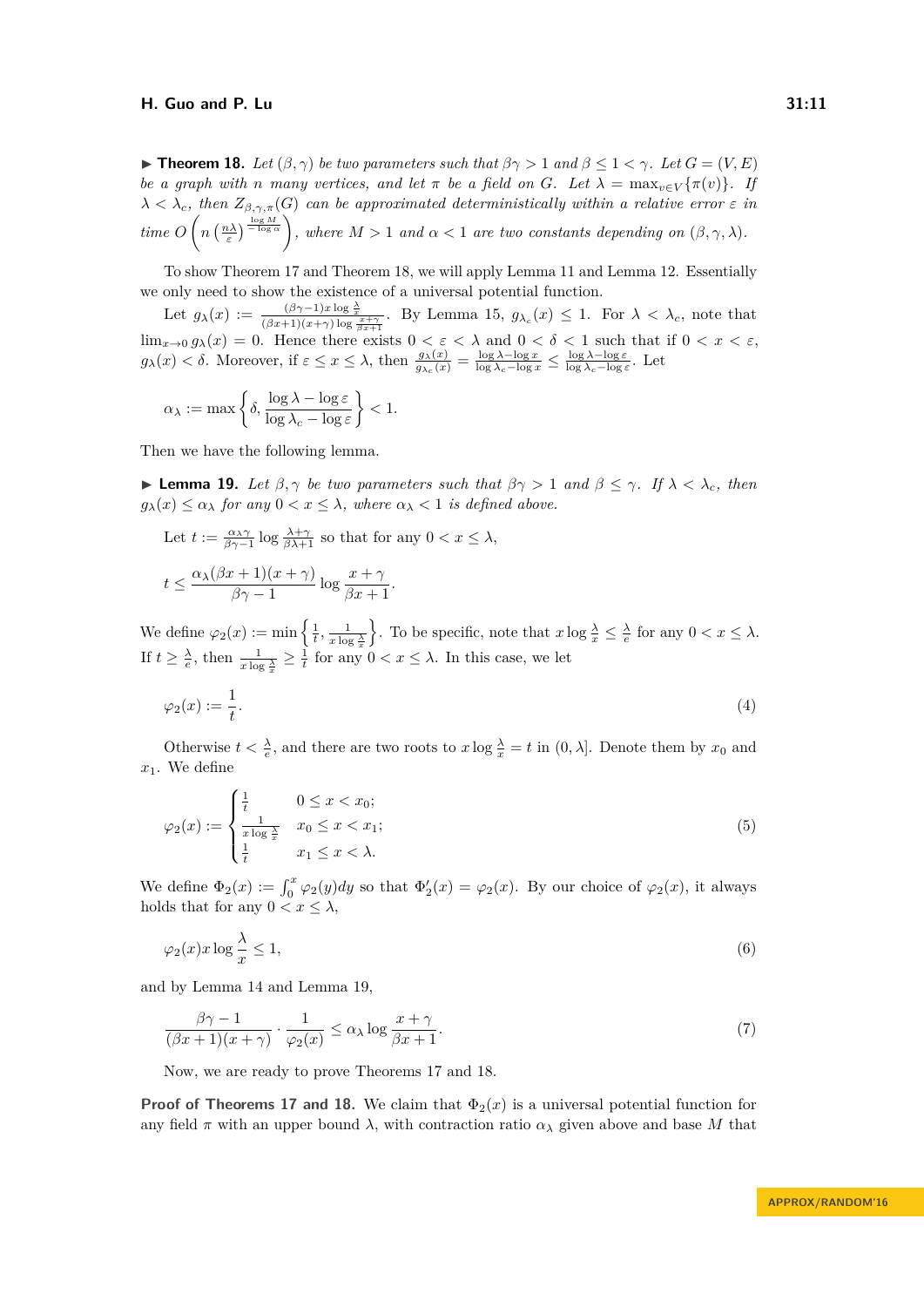#### **31:12 Uniqueness, Spatial Mixing, and Approximation for Ferromagnetic 2-Spin Systems**

will be determined shortly. Theorem [17](#page-9-3) and Theorem [18](#page-10-1) follow from  $\Phi_2(x)$  combined with Lemma [11](#page-8-3) and [12,](#page-8-2) respectively. We verify the two conditions in Definition [10.](#page-7-4)

For Condition [1,](#page-7-5) it is easy to see that in case [\(4\)](#page-10-3),  $\varphi_2(x) = \frac{1}{t}$  for any  $x \in (0, \lambda]$ , and in case [\(5\)](#page-10-0),  $\frac{e}{\lambda} \leq \varphi_2(x) \leq \frac{1}{t}$  for any  $x \in (0, \lambda]$ .

For Condition [2,](#page-7-6) we have that

$$
C_{\varphi_2,d}(\mathbf{x}) = \varphi_2(F_d(\mathbf{x})) \sum_{i=1}^d \frac{\partial F_d}{\partial x_i} \cdot \frac{1}{\varphi_2(x_i)}
$$
  
\n
$$
= \varphi_2(F_d(\mathbf{x})) F_d(\mathbf{x}) \sum_{i=1}^d \frac{\beta \gamma - 1}{(\beta x_i + 1)(x_i + \gamma)} \cdot \frac{1}{\varphi_2(x_i)}
$$
  
\n
$$
\leq \varphi_2(F_d(\mathbf{x})) F_d(\mathbf{x}) \sum_{i=1}^d \alpha_\lambda \log \frac{x_i + \gamma}{\beta x_i + 1}
$$
  
\n
$$
= \alpha_\lambda \varphi_2(F_d(\mathbf{x})) F_d(\mathbf{x}) \log \frac{\lambda}{F_d(\mathbf{x})}
$$
  
\n
$$
\leq \alpha_\lambda.
$$
 (by (6))

Moreover,  $F_d(\mathbf{x}) < \lambda \left(\frac{\beta \lambda + 1}{\lambda + \gamma}\right)^d$  for any  $x_i \in (0, \lambda]$ , and  $\frac{\beta \lambda + 1}{\lambda + \gamma} < 1$  by Lemma [14.](#page-9-2) Then there exists  $d_0 \geq 1$  such that  $\left(\frac{\beta \lambda + 1}{\lambda + \gamma}\right)^{d_0} < e^{-1}$ . Hence, for any  $d > d_0$ ,

$$
C_{\varphi_2,d}(\mathbf{x}) \le \frac{\alpha_{\lambda}}{t} F_d(\mathbf{x}) \log \frac{\lambda}{F_d(\mathbf{x})}
$$
  
 
$$
\le \frac{\alpha_{\lambda} \lambda}{t} \left(\frac{\beta \lambda + 1}{\lambda + \gamma}\right)^d d \log \frac{\beta \lambda + 1}{\lambda + \gamma}.
$$

Therefore, there exists an integer  $M \geq d_0$  such that for any  $1 \leq d \lt M$ ,  $C_{\varphi_2,d}(\mathbf{x}) \leq$  $\alpha_{\lambda} \leq \alpha_{\lambda}^{\lceil \log_{M}(d+1) \rceil}$  and for any  $d \geq M$ ,  $C_{\varphi_{2},d}(\mathbf{x}) \leq \frac{\alpha_{\lambda} \lambda}{t} \left( \frac{\beta \lambda + 1}{\lambda + \gamma} \right)^{d} d \log \left( \frac{\beta \lambda + 1}{\lambda + \gamma} \right) \leq \alpha_{\lambda}^{\lceil \log_{M}(d+1) \rceil}$ . Condition [2](#page-7-6) holds.

# **3.3 Heuristics behind**  $\Phi_2(x)$

The most intricate part of our proofs of Theorem [17](#page-9-3) and Theorem [18](#page-10-1) is the choice of the potential function  $\Phi_2(x)$  given by [\(5\)](#page-10-0). Here we give a brief heuristic of deriving it. It is more of an "educated guess" than a rigorous argument.

We want to pick  $\Phi_2(x)$  such that Condition [2](#page-7-6) holds. In particular, we want

$$
\varphi_2(F_d(\mathbf{x})) \sum_{i=1}^d \frac{\partial F_d}{\partial x_i} \cdot \frac{1}{\varphi_2(x_i)} < 1.
$$

It is fair to assume that the left hand side of the equation above takes its maximum when all *xi* 's are equal. Hence, we hope the following to hold

<span id="page-11-0"></span>
$$
\frac{\varphi_2(f_d(x))f'_d(x)}{\varphi_2(x)} < 1,\tag{8}
$$

where  $f_d(x) = \lambda \left(\frac{\beta x+1}{x+\gamma}\right)^d$  is the symmetrized version of  $F_d(\mathbf{x})$ . We will use  $z := f_d(x)$  to simplify notation. Since we want [\(8\)](#page-11-0) to hold for all degrees *d*, we hope to eliminate *d* from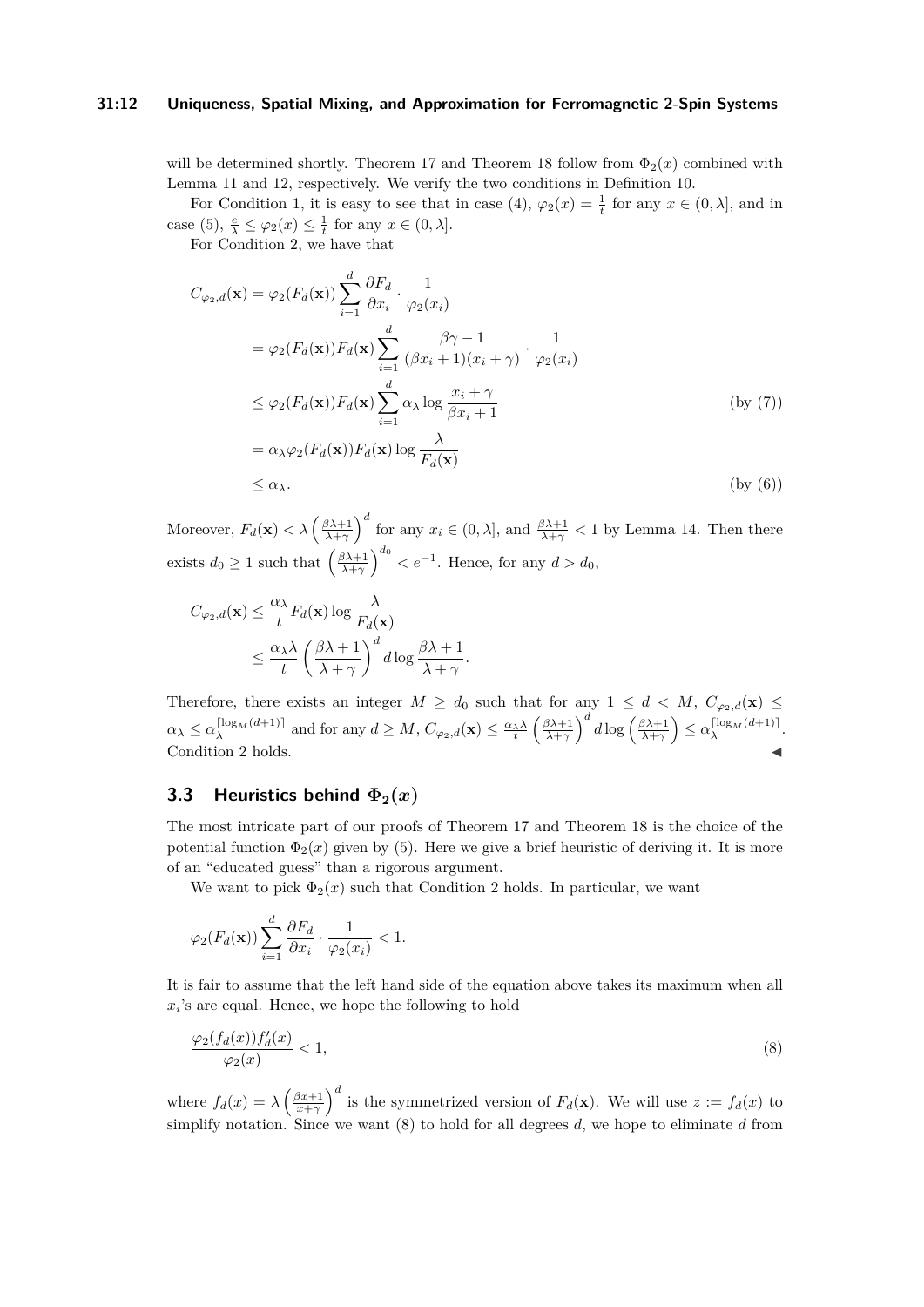the left hand side of [\(8\)](#page-11-0). Notice that  $\varphi_2(x)$  should be independent from *d*. Therefore, we take the derivative of  $\varphi_2(f_d(x))f'_d(x)$  against *d* and get

$$
\frac{\partial \varphi_2(f_d(x))f'_d(x)}{\partial d} = \frac{\beta \gamma - 1}{(\beta x + 1)(x + \gamma)} \left( \varphi_2(z)z + \varphi_2(z)z \log \frac{z}{\lambda} + \varphi_2'(z)z^2 \log \frac{z}{\lambda} \right)
$$

$$
= \frac{(\beta \gamma - 1)z\varphi_2(z)}{(\beta x + 1)(x + \gamma)} \left( 1 + \log \frac{z}{\lambda} + (\log \varphi_2(z))'z \log \frac{z}{\lambda} \right).
$$

We may achieve our goal of eliminating *d* by imposing the sum in the last parenthesis to be 0, namely

<span id="page-12-1"></span>
$$
(\log \varphi_2(z))' = -\frac{1}{z} - \frac{1}{z \log \frac{z}{\lambda}}
$$
  
= -(\log z)' - (\log \log \frac{\lambda}{z})'. (9)

From [\(9\)](#page-12-1), it is easy to see that  $\varphi_2(z) = \frac{1}{z \log \frac{\lambda}{z}}$  satisfies our need. To get the full definition of [\(5\)](#page-10-0), we apply a thresholding trick to bound  $\varphi_2(z)$  away from 0.

# **3.4 Discussion of the** *β >* **1case**

We cannot combine conditions of Theorem [17](#page-9-3) and Theorem [18](#page-10-1) together to have an FPTAS. In particular, when  $\beta > 1$  strong special mixing fails for any  $\lambda$  even if  $\lambda < \lambda_c$ . To see this, given a ∆-ary tree *T*, we can append *t* many children to every vertex in *T* to get a new tree  $T'$  and impose a partial configuration  $\sigma$  where all these new children are pinned to 0. Effectively, the tree T' is equivalent to T where every vertex has a new external field of  $\lambda \beta^t$ , which is larger than  $\lambda_c^{int}$  if *t* is sufficiently large regardless of  $\lambda$ . Then by Proposition [6,](#page-6-1) long range correlation exists in  $T'$  with the partial configuration  $\sigma$ , and strong spatial mixing fails.

On the other hand, it is easy to see from the proof that, Theorem [17](#page-9-3) can be generalized to allow a partial configuration  $\sigma$  on some subset  $\Lambda$  where the marginal probability of every vertex  $v \in \Lambda$  satisfies  $p_v^{\sigma} \leq \frac{\lambda_c}{\lambda_c+1}$ . This is not the case for the SAW tree which our algorithm relies on when  $\beta > 1$ . However, the following observation shows that if  $\lambda_v \leq \lambda_c \leq \frac{\gamma - 1}{\beta - 1}$ , then the marginal probability of any instance *G* satisfies this requirement. Thus, it seems the only piece missing to obtain an algorithm is to design a better recursion tree instead of the SAW tree.

<span id="page-12-0"></span>**Proposition 20.** *Let*  $(\beta, \gamma)$  *be two parameters such that*  $1 \leq \beta \leq \gamma$  *and*  $\beta\gamma > 1$ *. Let*  $\lambda \leq \frac{\gamma-1}{\beta-1}$  be another parameter. For any graph  $G = (V, E)$ , if  $\pi(v) \leq \lambda$  for all  $v \in V$ , then  $p_v \leq \frac{\lambda}{\lambda+1}$ .

To prove this proposition, we need to use the random cluster formulation of 2-spin models. Let *G* be a graph and  $e = (v_1, v_2)$  be one of its edges. Let  $G^+$  be the graph where the edge *e* is contracted, and *G*<sup>−</sup> be the graph where *e* is removed. Moreover, in *G*<sup>+</sup>, we assign  $\pi^+(\tilde{v}) = \lambda_{v_1} \lambda_{v_2} \frac{\beta - 1}{\gamma - 1}$ , where  $\tilde{v}$  is the vertex obtained from contacting *e*. Then we have that

<span id="page-12-2"></span>
$$
Z(G) = Z(G^-) + (\gamma - 1)Z(G^+),\tag{10}
$$

where we write  $Z(G)$  instead of  $Z_{\beta,\gamma,\pi}(G)$  to simplify the notation. To show the equation above we only need a simple adapation of the random cluster formulation of the Ising model to the 2-spin setting.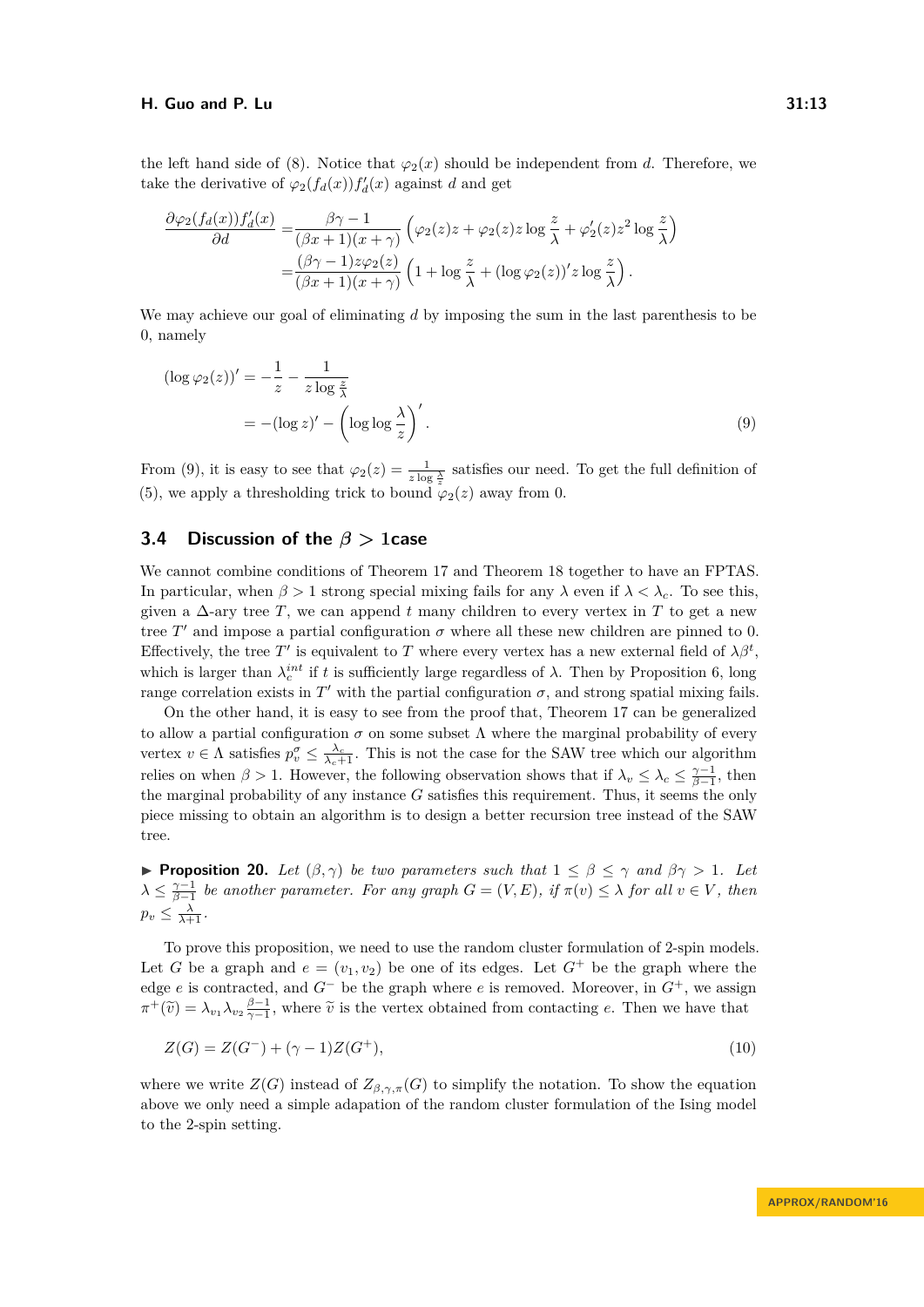#### **31:14 Uniqueness, Spatial Mixing, and Approximation for Ferromagnetic 2-Spin Systems**

**Proof of Proposition [20.](#page-12-0)** Suppose  $G = (V, E)$  where  $|V| = n$  and  $|E| = m$ . We show the claim by inducting on  $(m, n)$ . Clearly the statement holds when  $m = 0$  or  $n = 1$ . Hence we may assume the claim holds for  $(m', n)$  where  $m' < m$  as well as  $(m', n')$  where  $n' < n$ , and show that the claim holds for (*m, n*).

Pick an arbitrary edge  $e = (v_1, v_2)$  in *G*. Let  $G^+$  and  $G^-$  be as in the random cluster formulation. It is easy to see that  $\pi(\tilde{v}) = \lambda_{v_1} \lambda_{v_2} \frac{\beta - 1}{\gamma - 1} \leq \lambda$ . Hence both  $G^+$  and  $G^-$  satisfy the induction hypothesis. It implies that  $p_{G^-;v} \leq \frac{\lambda}{\lambda+1}$  for any *v*, where  $p_{G^-;v}$  is the mariginal probability of *v* in  $G^-$ . Moreover,  $p_{G^+;v} \leq \frac{\lambda}{\lambda+1}$  for any  $v \in V^+$ , where  $V^+$  is the vertex set of  $G^+$ . Let  $\delta$  be a mapping  $V \to V^+$  such that  $\delta(v) = v$  if  $v \neq v_1, v_2$  and  $\delta(v_1) = \delta(v_2) = \tilde{v}$ . Then using [\(10\)](#page-12-2) we have that for any vertex  $v \in V$ ,

$$
p_{G;v} = \frac{Z^{\sigma(v)=0}(G)}{Z(G)} = \frac{Z^{\sigma(v)=0}(G^-) + (\gamma - 1)Z^{\sigma(\delta(v))=0}(G^+)}{Z(G^-) + (\gamma - 1)Z(G^+)} = p_{G^-;v} \cdot \frac{Z(G^-)}{Z(G^-) + (\gamma - 1)Z(G^+)} + p_{G^+;\delta(v)} \cdot \frac{(\gamma - 1)Z(G^+)}{Z(G^-) + (\gamma - 1)Z(G^+)} \leq \frac{\lambda}{\lambda + 1} \cdot \frac{Z(G^-)}{Z(G^-) + Z(G^+)} + \frac{\lambda}{\lambda + 1} \cdot \frac{(\gamma - 1)Z(G^+)}{Z(G^-) + (\gamma - 1)Z(G^+)} = \frac{\lambda}{\lambda + 1},
$$

where in the last line we use the induction hypotheses.

# <span id="page-13-0"></span>**4 Correlation Decay Beyond** *λ<sup>c</sup>*

Let  $\beta, \gamma$  be two parameters such that  $\beta \leq 1 < \gamma$  and  $\beta \gamma > 1$ . In this section we give an example to show that if  $\Delta_c$  is not an integer, then correlation decay still holds for a small interval beyond  $\lambda_c$ . To simplify the presentation, we assume that  $\pi$  is a uniform field such that  $\pi(v) = \lambda$ . Note that the potential function  $\varphi_2(x)$  does not extend beyond  $\lambda_c$ .

Let  $\beta = 0.6$  and  $\gamma = 2$ . Then  $\Delta_c = \frac{\sqrt{\beta \gamma + 1}}{\sqrt{\beta \gamma - 1}} \approx 21.95$  and  $\lambda_c = (\gamma/\beta)^{\frac{\Delta_c + 1}{2}} < 1002761$ . Let  $\lambda = 1002762 > \lambda_c$ . We will show that  $\#2SPIN(\beta, \gamma, \lambda)$  still has an FPTAS.

Define a constant *t* as

<span id="page-13-1"></span>
$$
t := \frac{\sqrt{\beta\gamma} + 1}{\sqrt{\beta\gamma} - 1} \cdot \frac{\log \sqrt{\gamma/\beta}}{\sqrt{\gamma/\beta} + 1} - \log \left( 1 + \sqrt{\beta/\gamma} \right) \approx 4.24032. \tag{11}
$$

We consider the potential function  $\Phi_3(x)$  so that  $\varphi_3(x) := \frac{1}{x(\log(1+1/x)+t)}$ . With this choice,

$$
C_{\varphi_3,d}(\mathbf{x}) = \varphi_3(F_d(\mathbf{x})) \sum_{i=1}^d \frac{\partial F_d}{\partial x_i} \cdot \frac{1}{\varphi_3(x)}
$$
  
= 
$$
\frac{\beta \gamma - 1}{\log(1 + 1/F_d(\mathbf{x})) + t} \sum_{i=1}^d \frac{x_i (\log(1 + 1/x_i) + t)}{(\beta x_i + 1)(x_i + \gamma)}.
$$

We do a change of variables. Let  $r_i = \frac{\beta x_i + 1}{x_i + \gamma}$ . Then  $x_i = \frac{\gamma r_i - 1}{\beta - r_i}$ ,  $\beta x_i + 1 = \frac{r_i(\beta \gamma - 1)}{\beta - r_i}$ , and  $x_i + \gamma = \frac{\beta \gamma - 1}{\beta - r_i}$ . Hence,

$$
\sum_{i=1}^{d} \frac{x_i(\log(1+1/x_i)+t)}{(\beta x_i+1)(x_i+\gamma)} = \sum_{i=1}^{d} \frac{(\gamma r_i-1)(\beta-r_i)}{r_i(\beta\gamma-1)^2} \cdot \left(\log\left(1+\frac{\beta-r_i}{\gamma r_i-1}\right)+t\right)
$$

$$
= \frac{1}{(\beta\gamma-1)^2} \sum_{i=1}^{d} \left(1+\beta\gamma-\frac{\beta}{r_i}-\gamma r_i\right) \left(\log\left(1+\frac{\beta-r_i}{\gamma r_i-1}\right)+t\right).
$$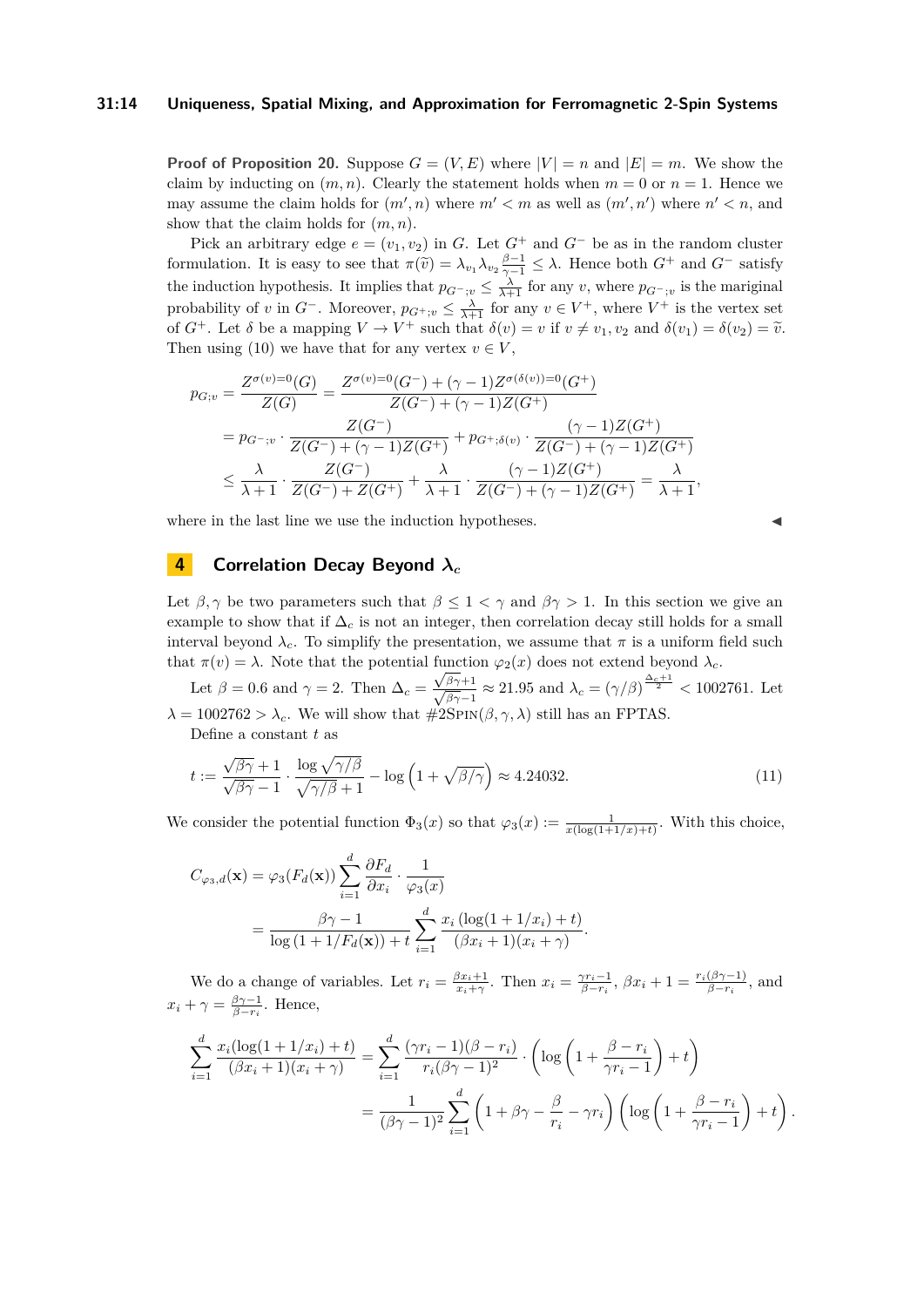Furthermore, let  $s_i = \log r_i$ . As  $r_i \in \left(\frac{1}{\gamma}, \beta\right)$ ,  $s_i \in (-\log \gamma, \log \beta)$ . Let

$$
\rho(x) := \left(1 + \beta\gamma - \beta e^{-x} - \gamma e^x\right) \left(\log\left(1 + \frac{\beta - e^x}{\gamma e^x - 1}\right) + t\right).
$$

Then  $\rho(x)$  is concave for any  $x \in (-\log \gamma, \log \beta)$ . It can be easily verified, as the second derivative is

<span id="page-14-2"></span>
$$
\rho''(x) = \frac{(\beta + 1)(\beta\gamma - 1)}{\beta - 1 + e^x(\gamma - 1)} + \frac{\gamma(\beta\gamma - 1)}{\gamma - 1} - \frac{\beta(\beta\gamma - 1)}{\beta - e^x} - \frac{(\beta - 1)(\beta\gamma - 1)^2}{(\gamma - 1)(\beta - 1 + e^x(\gamma - 1))^2} \n- \beta t e^{-x} - \gamma t e^x - e^{-x} (\beta + e^{2x} \gamma) Log \left( 1 + \frac{\gamma e^x - 1}{\beta - e^x} \right) . \n\le \gamma(\beta + 1) + \frac{\gamma(\beta\gamma - 1)}{\gamma - 1} - \beta\gamma - \frac{\beta - 1}{\gamma - 1} - 2t < -5.68 < 0,
$$
\n(12)

where in the last line we used [\(11\)](#page-13-1) and the fact that  $1/\gamma \le e^x \le \beta$ . Hence, by concavity, we have that for any  $x_i \in (0, \lambda]$ ,

<span id="page-14-1"></span>
$$
C_{\varphi_3,d}(\mathbf{x}) = \frac{\beta \gamma - 1}{\log\left(1 + 1/F_d(\mathbf{x})\right) + t} \sum_{i=1}^d \frac{x_i \left(\log(1 + 1/x_i) + t\right)}{(\beta x_i + 1)(x_i + \gamma)},
$$
  

$$
\leq \frac{\beta \gamma - 1}{\log\left(1 + 1/f_d(\widetilde{x})\right) + t} \cdot \frac{d\widetilde{x}\left(\log(1 + \widetilde{x}^{-1}) + t\right)}{(\beta \widetilde{x} + 1)(\widetilde{x} + \gamma)} = c_{\varphi_3,d}(\widetilde{x}),
$$
(13)

where  $\tilde{x} > 0$  is the unique solution such that  $f_d(\tilde{x}) = F_d(\mathbf{x})$ .

Next we show that there exists an  $\alpha < 1$  such that for any integer *d* and  $x > 0$ ,  $c_{\omega_2,d}(x) < \alpha$ . In fact, by [\(11\)](#page-13-1), our choice of *t*, it is not hard to show that the maximum of  $c_{\varphi_3,d}(x)$  is achieved at  $x = \sqrt{\gamma/\beta}$  and  $d = \Delta_c$ , which is 1 if  $\lambda = \lambda_c$  and is larger than 1 if  $\lambda > \lambda_c$ . However, since the degree *d* has to be an integer, we can verify that for any integer  $1 \leq d \leq 100$ , the maximum of  $c_{\varphi_3,d}(x)$  is  $c_{\varphi_3,22}(x_{22}) = 0.999983$  where  $x_{22} \approx 1.83066$ . If *d >* 100, then

$$
c_{\varphi_3,d}(x) = \frac{d(\beta\gamma - 1)}{\log(1 + 1/f_d(x)) + t} \cdot \frac{x(\log(1 + x^{-1}) + t)}{(\beta x + 1)(x + \gamma)} \le C_0 \cdot C_1 < 1,
$$

where  $C_0 < 1.07191$  is the maximum of  $\frac{x(\log(1+x^{-1})+t)}{(8x+1)(x+x)}$  $\frac{\log(1+x)}{(\beta x+1)(x+\gamma)}$  for any  $x > 0$ , and  $C_1 < 0.481875$  is the maximum of  $\frac{d(\beta\gamma-1)}{\log(1+\lambda^{-1}\beta^{-d})+t}$  for any  $d>100$ . Then, due to [\(13\)](#page-14-1), we have that for any  $x_i \in (0, \lambda], C_{\varphi_3,d}(\mathbf{x}) < \alpha = 0.999983 < 1$ . This is the counterpart of  $C_{\varphi_2,d}(\mathbf{x}) < \alpha_{\lambda}$  in the proof of Theorem [18.](#page-10-1) To make  $\varphi_3(x)$  satisfy Condition [1](#page-7-5) and Condition [2](#page-7-6) in Definition [10,](#page-7-4) it is sufficient to do a simple "chop-off" trick to  $\varphi_3(x)$  as in [\(5\)](#page-10-0). We will omit the detail here.

<span id="page-14-0"></span>**Proposition 21.** *For*  $\beta = 0.6$ ,  $\gamma = 2$ , and  $\lambda = 1002762 > \lambda_c$ ,  $\#2\text{SPIN}(\beta, \gamma, \lambda)$  has an *FPTAS.*

It is easy to see that the argument above works for any  $\beta \leq 1 < \gamma$  and  $\beta \gamma > 1$  except [\(12\)](#page-14-2), the concavity of  $\rho(x)$ . Indeed, the concavity does not hold if, say,  $\beta = 1$  and  $\gamma = 2$ . Nevertheless, the key point here is that  $\lambda_c$  is not the tight bound for FPTAS. Short of a conjectured optimal bound, we did not try to optimize the potential function nor the applicable range of the proof above.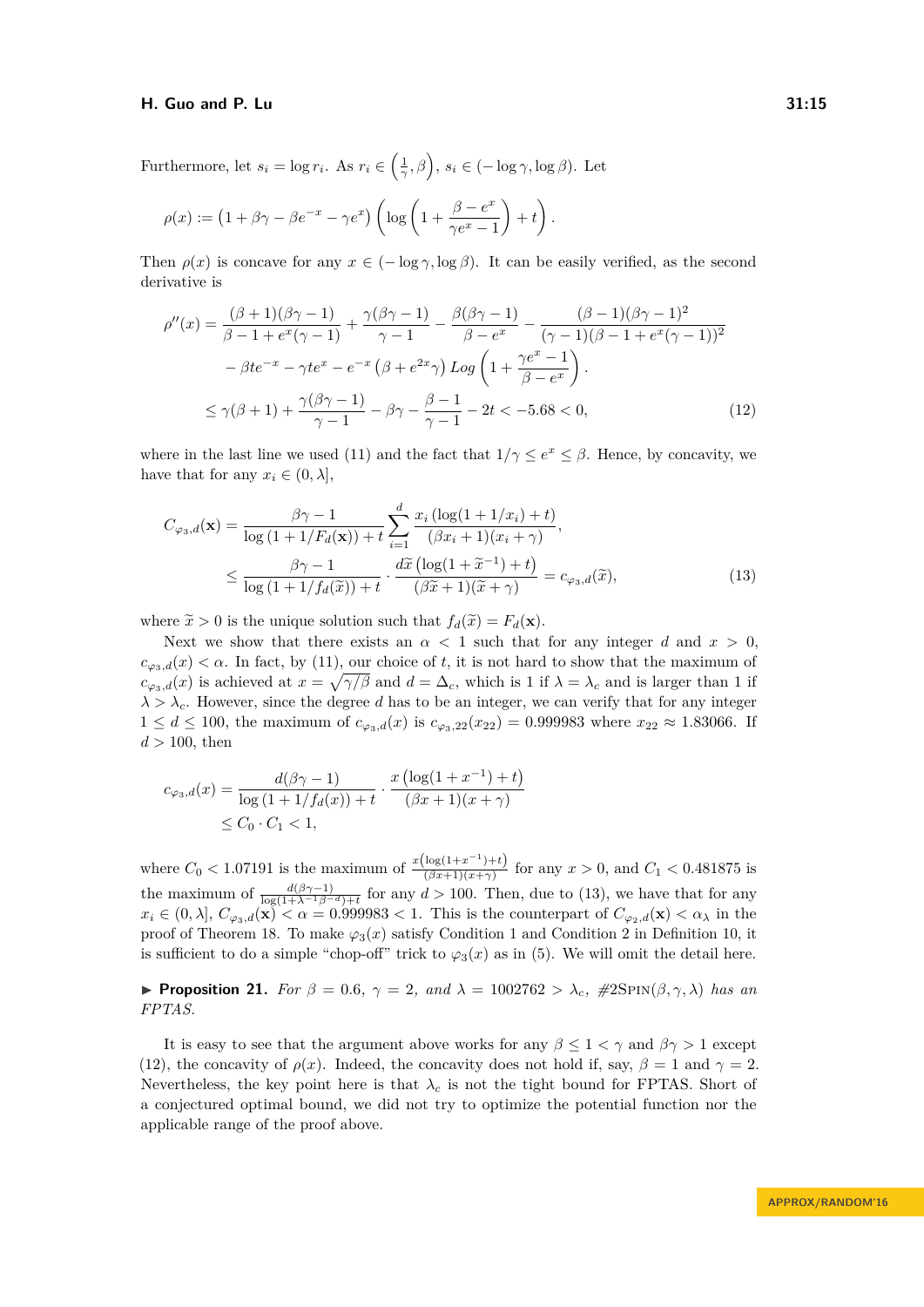#### **31:16 Uniqueness, Spatial Mixing, and Approximation for Ferromagnetic 2-Spin Systems**

# <span id="page-15-0"></span>**5 Limitations of Correlation Decay**

In this section, we discuss some limitations of approximation algorithms for ferromagnetic 2-spin models based on correlation decay analysis.

The problem of counting independent sets in bipartite graphs (#BIS) plays an important role in classifying approximate counting complexity.  $\#BIS$  is not known to have any efficient approximation algorithm, despite many attempts. However there is no known approximation preserving reduction (AP-reduction) to reduce #BIS from #Sat either. It is conjectured to have intermediate approximation complexity, and in particular, to have no FPRAS [\[3\]](#page-24-3).

Goldberg and Jerrum [\[6\]](#page-24-2) showed that for any  $\beta \gamma > 1$ , approximating  $\#\text{2SPIN}(\beta, \gamma, (0, \infty))$ can be reduced to approximating #BIS. This is the (approximation) complexity upper bound of all ferromagnetic 2-spin models. In contrast, by Theorem [13,](#page-8-1)  $\#\Delta$ -2SPIN $(\beta, \gamma, (0, \infty))$ has an FPTAS, if  $\Delta < \Delta_c + 1$ . Note that when we write  $\#\text{2SPN}(\beta, \gamma, (0, \infty))$  the field is implicitly assumed to be at most polynomial in size of the graph (or in unary).

We then consider fields with some constant bounds. Recall that  $\lambda_c^{int} = (\gamma/\beta)^{\frac{\lceil \Delta_c \rceil + 1}{2}}$ . Let  $\lambda_c^{int'} = (\gamma/\beta)^{\frac{|\Delta_c|+2}{2}}$ . Then  $\lambda_c^{int'} = \lambda_c^{int}$  unless  $\Delta_c$  is an integer. By reducing to antiferromagnetic 2-spin models in bipartite graphs, we have the following hardness result, which is first observed in [\[13,](#page-25-0) Theorem 3].

<span id="page-15-1"></span>**Proposition 22.** *Let*  $(\beta, \gamma, \lambda)$  *be a set of parameters such that*  $\beta < \gamma$ ,  $\beta\gamma > 1$ , and  $\lambda > \lambda_c^{int}$ 0 *. Then*  $\#2\text{SPIN}(\beta, \gamma, (0, \lambda))$  *is*  $\#BIS-hard.$ 

The reduction goes as follows. Anti-ferromagnetic Ising models with a constant non-trivial field in bounded degree bipartite graphs are #BIS-hard, if the uniqueness condition fails [\[1\]](#page-24-4). Given such an instance, we may first flip the truth table of one side. This effectively results in a ferromagnetic Ising model in the same bipartite graph, with two different fields on each side. By a standard diagonal transformation, we can transform such an Ising model to any ferromagnetic 2-spin model, with various local fields depending on the degree. It can be verified that for any  $\lambda > \lambda_c^{int}$ 0 , we may pick a field in the anti-ferromagnetic Ising model to start with, such that uniqueness fails and after the transformation, the largest field in use is at most  $\lambda$ .

The hardness bound in Proposition [22](#page-15-1) matches the failure of uniqueness due to Propos-ition [6,](#page-6-1) unless  $\Delta_c$  is an integer. In contrast to Proposition [22,](#page-15-1) Theorem [18](#page-10-1) implies that if  $\beta \leq 1 < \gamma$  and  $\lambda < \lambda_c = (\gamma/\beta)^{\frac{\Delta_c+1}{2}}$ , then  $\#2\text{SPIN}(\beta, \gamma, (0, \lambda])$  has an FPTAS. Hence Theorem [18](#page-10-1) is almost optimal, up to an integrality gap.

We note that  $\lambda_c$  is not the tight bound for FPTAS, as observed in Proposition [21.](#page-14-0) Since the degree *d* has to be an integer, with an appropriate choice of the potential function, there is a small interval beyond  $\lambda_c$  such that strong spatial mixing still holds. Interestingly, it seems that  $\lambda_c^{int}$  is not the right bound either. Let us make a concrete example. Let  $\beta = 1$  and  $\gamma = 2$ . Then  $\Delta_c = \frac{\sqrt{\beta \gamma + 1}}{\sqrt{\beta \gamma - 1}} = \frac{\sqrt{3}}{\sqrt{3}}$  $\frac{\sqrt{2}+1}{\sqrt{2}}$  $\frac{2+1}{2-1} \approx 5.82843$ . Hence  $\lambda_c \approx 10.6606$  and  $\lambda_c^{int} = (2)^{\frac{6+1}{2}} \approx 11.3137$ . However, even if  $\lambda < \lambda_c^{int}$ , the system may not exhibit spatial mixing, neither in the strong nor in the weak sense.

In fact, even the spatial mixing in the sense of Theorem [1](#page-2-1) does not necessarily hold if  $\lambda < \lambda_c^{int}$ . To see this, we take any  $\lambda \in [10.9759, 10.9965]$  so that  $\lambda_c < \lambda < \lambda_c^{int}$ . Consider an infinite tree where at even layers, each vertex has 5 children, and at odd layers, each vertex has 7 children. There are more than one Gibbs measures in this tree. This can be easily verified from the fact that the two layer recursion function  $f_5(f_7(x))$  has three fixed points such that  $x = f_5(f_7(x))$ . In addition, all three fixed points  $\hat{x}_i$  satisfy that  $\hat{x}_i < \lambda_c$ for  $i = 1, 2, 3$ . Consider a tree T with alternating degrees 5 and 7 of depth 2 $\ell$ , and another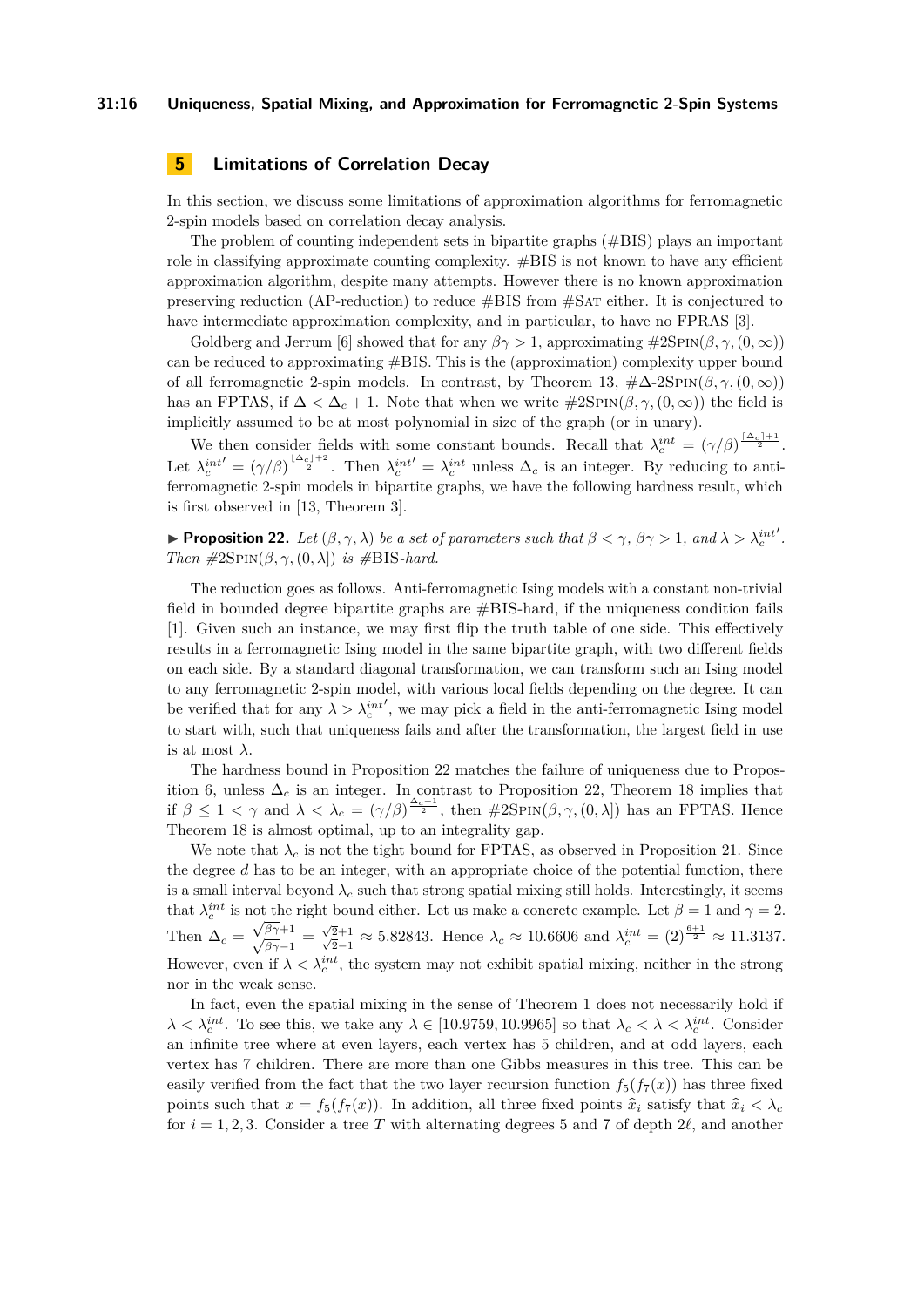tree  $T'$  of the same structure in the first  $2\ell$  layers as  $T$  but with one more layer where each vertex has, say, 50 children. It is not hard to verify that as  $\ell$  increases, the marginal ratio at the root of *T* converges to  $\hat{x}_3$ , but the ratio at the root of *T'* converges to  $\hat{x}_1$ . This example indicates that one should not expect correlation decay algorithms to work all the way up to  $\lambda_c^{int}$ .

At last, if we consider the uniform field case  $\#\text{2SPN}(\beta, \gamma, \lambda)$ , then our tractability results still holds. However, to extend the hardness results as in Proposition [22](#page-15-1) from an interval of fields to a uniform one, there seems to be some technical difficulty. Suppose we want to construct a combinatorial gadget to effectively realize another field. There is a gap between  $\lambda$  and the next largest possible field to realize. This is why in [\[13\]](#page-25-0), there are some extra conditions transiting from an interval of fields to the uniform case. The observation above about the failure of SSM in irregular trees may suggest a random bipartite construction of uneven degrees. However, to analyze such a gadget is beyond the scope of the current paper.

# **6 Missing Proofs**

At last, we gather technical details and proofs that are omitted in Section [2.2,](#page-6-0) Section [2.3,](#page-6-3) and Section [3.2.](#page-9-0)

## <span id="page-16-0"></span>**6.1 Details about the Uniqueness Threshold**

We want to prove Propositions [5](#page-6-2) and Proposition [6.](#page-6-1) Technically by only considering the symmetric recursion  $f_d(x) = \lambda \left(\frac{\beta x+1}{x+\gamma}\right)^d$ , we are implicitly assuming uniform boundary conditions. If there are more than one fixed points for  $f_d(x)$ , then clearly there are multiple Gibbs measures. Hence,  $f_d(x)$  having only one fixed point is a necessary condition for the uniqueness condition in  $\mathbb{T}_{d+1}$ . Moreover, it is also sufficient. The reason is that the influence on the root of an arbitrary boundary condition is bounded between those of the all "0" and all "1" boundary conditions.

First do some calculation here. Take the derivative of  $f_d(x)$ :

<span id="page-16-1"></span>
$$
f'_d(x) = \frac{d(\beta\gamma - 1)f_d(x)}{(\beta x + 1)(x + \gamma)}.\tag{14}
$$

Then take the second derivative:

$$
f''_d(x) = \frac{f'_d(x)}{f_d(x)} - \frac{\beta}{\beta x + 1} - \frac{1}{x + \gamma} = \frac{d(\beta\gamma - 1) - \beta\gamma - 1 - 2\beta x}{(\beta x + 1)(x + \gamma)}.
$$

Therefore, at  $x^* := \frac{d(\beta\gamma-1)-(\beta\gamma+1)}{2\beta}$  $f''_{d}(x^*) = 0$ . It's easy to see when  $d < \frac{\beta \gamma + 1}{\beta \gamma - 1}$ ,  $f''_{d}(x) < 0$ for all  $x > 0$ . So  $f_d(x)$  is concave and therefore has only one fixed point.

Since  $f_d(x)$  has only one inflection point, there are at most three fixed points. Moreover, the uniqueness condition is equivalent to say that for all fixed points  $\hat{x}_d$  of  $f_d(x)$ ,  $f'_d(\hat{x}_d) < 1$ . For a fixed point  $\hat{x}_d$ , we plug it in [\(14\)](#page-16-1):

$$
f'_d(\widehat{x}_d) = \frac{d(\beta\gamma - 1)\widehat{x}_d}{(\beta\widehat{x}_d + 1)(\widehat{x}_d + \gamma)}.
$$

Recall that  $\Delta_c :=$  $\frac{\sqrt{\beta\gamma+1}}{\sqrt{\beta\gamma-1}}$ . If  $d < \Delta_c$ , we have that for any *x*,

$$
(\beta x + 1)(x + \gamma) - d(\beta \gamma - 1)x = \beta x^2 + ((\beta \gamma + 1) - d(\beta \gamma - 1))x + \gamma
$$
  
> 
$$
\beta x^2 + (\beta \gamma + 1 - (\sqrt{\beta \gamma} + 1)^2)x + \gamma
$$
  
= 
$$
(\sqrt{\beta}x - \sqrt{\gamma})^2 \ge 0.
$$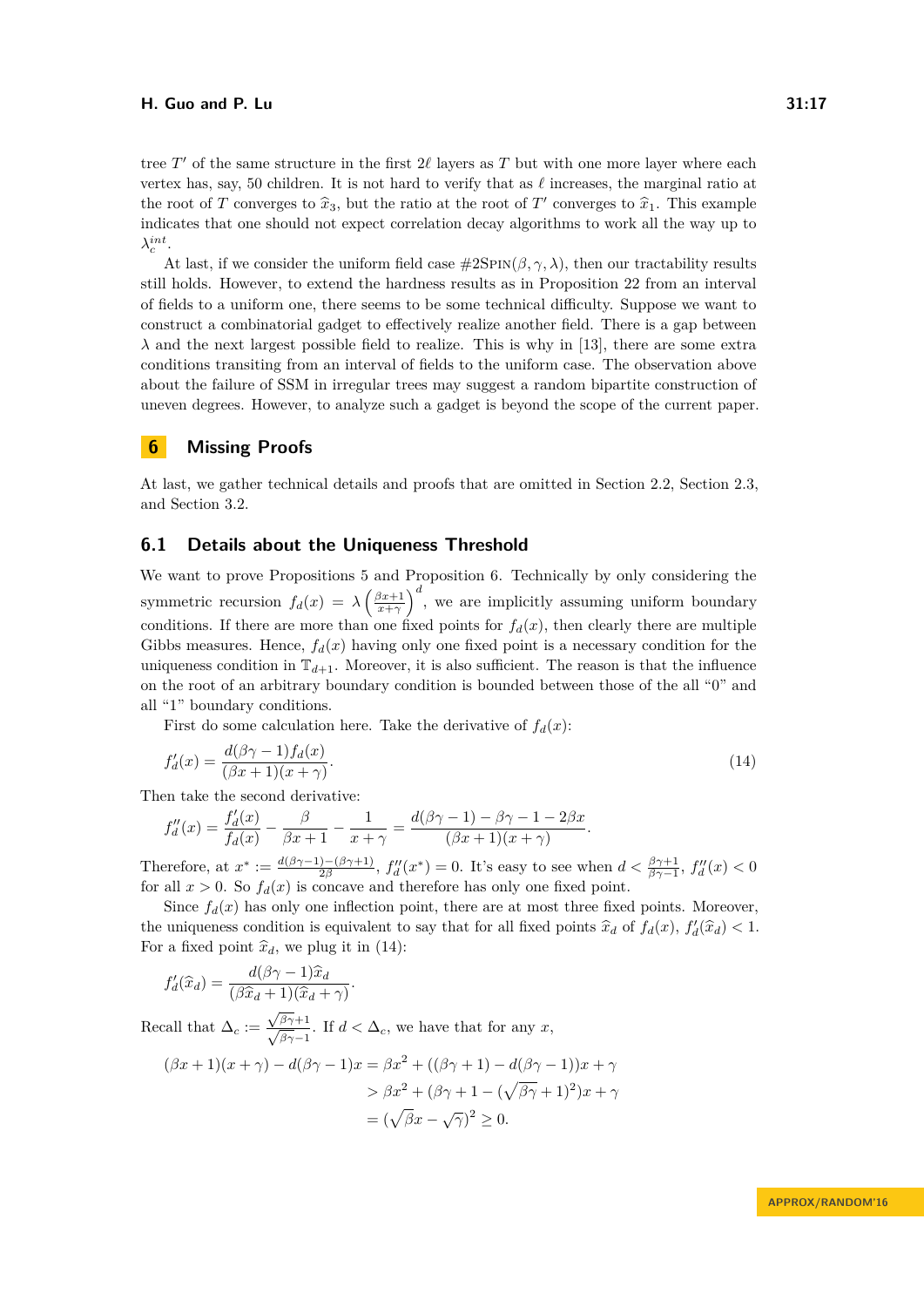#### **31:18 Uniqueness, Spatial Mixing, and Approximation for Ferromagnetic 2-Spin Systems**

Hence  $(\beta x + 1)(x + \gamma) > d(\beta \gamma - 1)x$ . In particular,  $f'_d(\hat{x}_d) < 1$  for any fixed point  $\hat{x}_d$  and the uniqueness condition holds. This presses Preparition  $\zeta$ the uniqueness condition holds. This proves Proposition [5.](#page-6-2)

To show Proposition [6,](#page-6-1) we may assume that  $d > \Delta_c$ . We may also assume that  $\beta < \gamma$ . The equation  $(\beta x + 1)(\gamma + x) = d(\beta \gamma - 1)x$  has two solutions, which are

$$
x_0 = x^* - \frac{\sqrt{((\beta\gamma + 1) - d(\beta\gamma - 1))^2 - 4\beta\gamma}}{2\beta}
$$
  
and 
$$
x_1 = x^* + \frac{\sqrt{((\beta\gamma + 1) - d(\beta\gamma - 1))^2 - 4\beta\gamma}}{2\beta}.
$$

Notice that both of them are positive since  $x_0 + x_1 = 2x^* > 0$  and  $x_0x_1 = \beta/\gamma$ .

We show that  $f_d(x_0) > x_0$  or  $f_d(x_1) < x_1$  is equivalent to the uniqueness condition. First we assume this condition doesn't hold, that is  $f_d(x_0) \leq x_0$  and  $f_d(x_1) \geq x_1$ . If any of the equation holds, then  $x_0$  or  $x_1$  is a fixed point and the derivative is 1. So we have non-uniqueness. Otherwise, we have  $f_d(x_0) < x_0$  and  $f_d(x_1) > x_1$ . Since  $x_0 < x_1$ , there is some fixed point  $\tilde{x}$  satisfying  $f_d(\tilde{x}) = \tilde{x}$  and  $x_0 < \tilde{x} < x_1$ . The second inequality implies that  $(\beta \tilde{x} + 1)(\tilde{x} + \gamma) < d(\beta \gamma - 1)\tilde{x}$ . Therefore  $f_d'(\tilde{x}) > 1$  and non-uniqueness holds.

To show the other direction, if  $f_d(x_0) > x_0$ , then

$$
f'_d(x_0) = \frac{d(\beta\gamma - 1)f(x_0)}{(\beta x_0 + 1)(x_0 + \gamma)} > \frac{d(\beta\gamma - 1)x_0}{(\beta x_0 + 1)(x_0 + \gamma)} = 1.
$$

Assume for contradiction that  $f_d(x)$  has three fixed points, denoted by  $\tilde{x}_0 < \tilde{x}_1 < \tilde{x}_2$ . Then the middle fixed point  $\tilde{x}_1$  satisfies  $f'_d(\tilde{x}_1) > 1$ . Therefore  $\tilde{x}_1 > x_0$  and there are two fixed<br>points larger than  $x_0$ . However, for  $x_0 \le x \le x^*$ ,  $f'(x_0) > 1$  and  $f(x_0) > x_0$ . However, there points larger than  $x_0$ . However, for  $x_0 < x \leq x^*$ ,  $f'_d(x) > 1$  and  $f_d(x_0) > x_0$ . Hence there is no fixed point in this interval. For  $x > x^*$ , the function is concave and has exactly one fixed point. So there is only 1 fixed point larger than  $x_0$ . Contradiction. The case that  $f_d(x_1) < x_1$  is similar.

These two conditions could be rewritten as

<span id="page-17-0"></span>
$$
\lambda > \frac{x_0(x_0 + \gamma)^d}{(\beta x_0 + 1)^d} \tag{15}
$$

and

<span id="page-17-1"></span>
$$
\lambda < \frac{x_1(x_1 + \gamma)^d}{(\beta x_1 + 1)^d}.\tag{16}
$$

Notice that the right hand side has nothing to do with  $\lambda$  in both [\(15\)](#page-17-0) and [\(16\)](#page-17-1).

We want to see how conditions [\(15\)](#page-17-0) and [\(16\)](#page-17-1) change as *d* changes. Treat *d* as a continuous variable. Define

$$
g_i(d) := \frac{x_i(x_i + \gamma)^d}{(\beta x_i + 1)^d}.
$$

where  $i = 0, 1$  and  $x_i$  is defined above depending on  $\beta$ ,  $\gamma$  and *d*. Take the derivative:

$$
\frac{g_i'(d)}{g_i(d)} = \frac{\partial x_i}{\partial d} \left( \frac{1}{x_i} + \frac{d}{x_i + \gamma} - \frac{d\beta}{\beta x_i + 1} \right) + \log(x_i + \gamma) - \log(\beta x_i + 1)
$$

$$
= \frac{\partial x_i}{\partial d} \left( \frac{1}{x_i} + \frac{d(1 - \beta \gamma)}{(x_i + \gamma)(\beta x_i + 1)} \right) + \log \frac{x_i + \gamma}{\beta x_i + 1}
$$

$$
= \frac{\partial x_i}{\partial d} \left( \frac{1}{x_i} - \frac{1}{x_i} \right) + \log \frac{x_i + \gamma}{\beta x_i + 1} = \log \frac{x_i + \gamma}{\beta x_i + 1}.
$$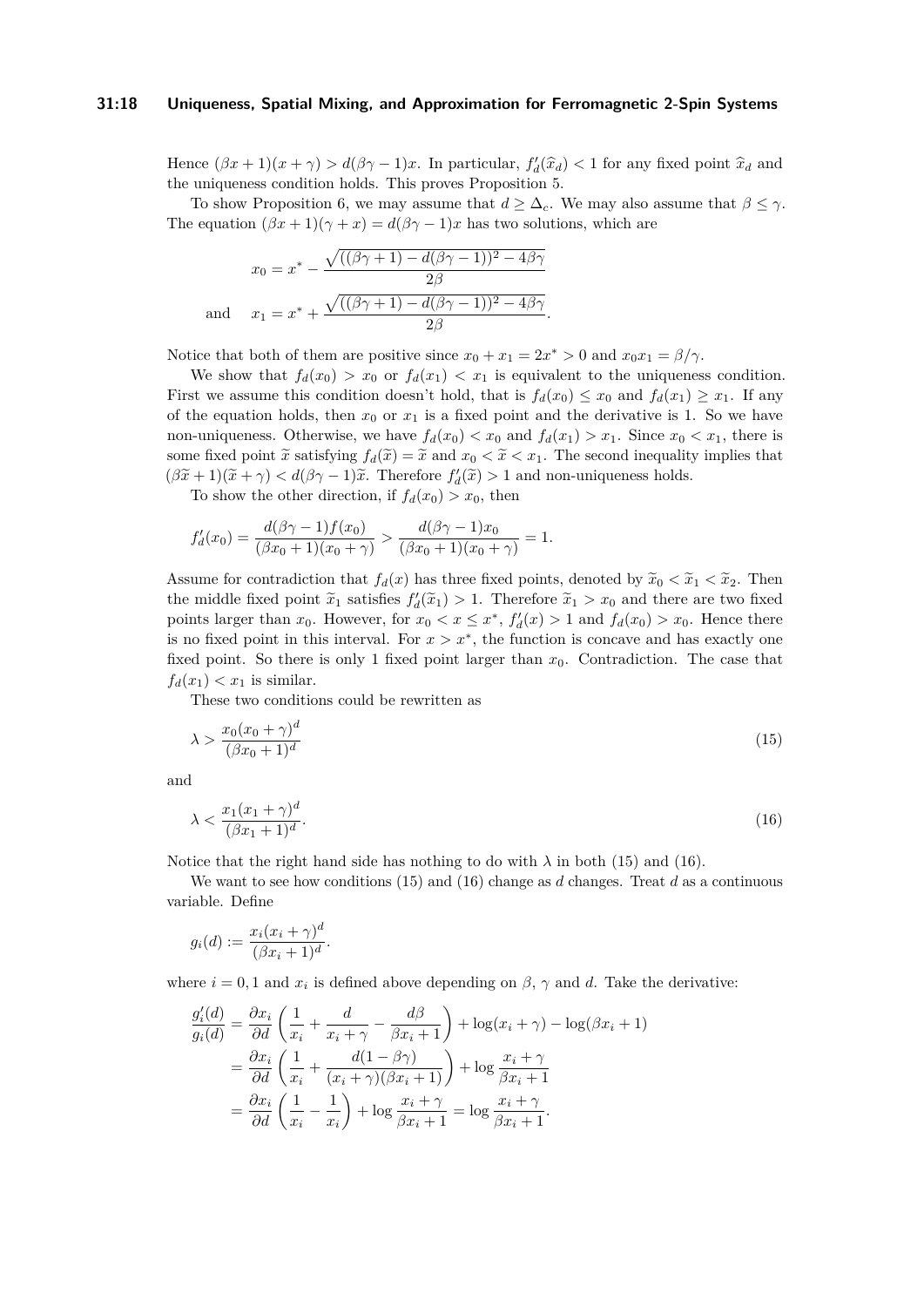If  $\beta \leq 1$  these two functions are increasing in *d*. Recall that  $\Delta_c =$  $\frac{\sqrt{\beta\gamma}+1}{\sqrt{\beta\gamma}-1}$ , and  $\lambda_c^{int}$  =  $g_1(\lceil \Delta_c \rceil) = (\gamma/\beta)^{\frac{\lceil \Delta_c + 1 \rceil}{2}}$ . Thus if  $\lambda < \lambda_c^{int}$ , [\(16\)](#page-17-1) holds for all integers *d*. On the other hand,

$$
g_0(d) = \frac{x_0(x_0 + \gamma)^d}{(\beta x_0 + 1)^d} > x_0 \beta^{-d} = \frac{\beta}{\gamma x_1} \beta^{-d} > \frac{\beta}{\gamma 2x^*} \beta^{-d}
$$

$$
= \frac{\beta^2}{\gamma(d(\beta \gamma - 1) - (\beta \gamma + 1))} \cdot \beta^{-d}
$$

$$
\to \infty \text{ as } d \text{ goes to } \infty.
$$

Hence there is no  $\lambda$  such that [\(15\)](#page-17-0) holds for all integers *d*. This proves Proposition [6.](#page-6-1)

If  $\beta > 1$ , then neither [\(15\)](#page-17-0) nor [\(16\)](#page-17-1) can hold for all integers *d*. The reason is

$$
g_0(d) = \frac{x_0(x_0 + \gamma)^d}{(\beta x_0 + 1)^d} = \frac{x_0(x_0 + \gamma)^{2d}}{(d(\beta \gamma - 1)x_0)^d} > x_0 \left(\frac{\gamma}{d(\beta \gamma - 1)x_0}\right)^d
$$
  
 $\to \infty$  as d goes to  $\infty$ ,

as  $d(\beta \gamma - 1)x_0 < \gamma$  for sufficiently large *d*, and

$$
g_1(d) = \frac{x_1(x_1 + \gamma)^d}{(\beta x_1 + 1)^d} = \frac{x_1(d(\beta \gamma - 1)x_1)^d}{(\beta x_1 + 1)^{2d}} < x_1 \left(\frac{d(\beta \gamma - 1)}{\beta^2 x_1}\right)^d
$$
  
\n
$$
\rightarrow 0 \text{ as } d \text{ goes to } \infty,
$$

as  $\beta^2 x_1 > d(\beta \gamma - 1)$  for sufficiently large *d*.

## <span id="page-18-0"></span>**6.2 Details about the Potential Method**

In this section we provide missing details and proofs in Section [2.3.](#page-6-3)

To study correlation decay on trees, we use the standard recursion given in [\(2\)](#page-5-0). Recall that *T* is a tree with root *v*. Vertices  $v_1, \ldots, v_d$  are *d* children of *v*, and  $T_i$  is the subtree rooted by  $v_i$ . A configuration  $\sigma_\Lambda$  is on a subset  $\Lambda$  of vertices, and  $R_T^{\sigma}$  denote the ratio of marginal probabilities at *v* given a partial configuration  $\sigma$  on  $T$ .

We want to study the influence of another set of vertices, say *S*, upon *v*. In particular, we want to study the range of ratios at *v* over all possible configurations on *S*. To this end, we define the lower and upper bounds as follows. Notice that as *S* will be fixed, we may assume that it is a subset of  $\Lambda$ .

<span id="page-18-1"></span>► **Definition 23.** Let  $T, v, \Lambda, \sigma_\Lambda, S, R_T^{\sigma}$  be as above. Define  $R_v := \min_{\tau_{\Lambda}} R_T^{\tau_{\Lambda}}$  and  $R^v :=$  $\max_{\tau_{\Lambda}} R_{T}^{\tau_{\Lambda}}$ , where  $\tau_{\lambda}$  can only differ from  $\sigma_{\Lambda}$  on *S*. Define  $\delta_{v} := R^{v} - R_{v}$ .

Our goal is thus to prove that  $\delta_v \leq \exp(-\Omega(\text{dist}(v, S)))$ . We can recursively calculate  $R_v$ and  $R^v$  as follows. The base cases are:

**1.**  $v \in S$ , in which case  $R_v = 0$  and  $R^v = \infty$  and  $\delta_v = \infty$ ;

**2.**  $v \in \Lambda \setminus S$ , i.e. *v* is fixed to be the same value in all  $\tau_{\Lambda}$ , in which case  $R_v = R^v = 0$  (or  $\infty$ ) if *v* is fixed to be blue (or green), and  $\delta_v = 0$ ;

**3.**  $v \notin \Lambda$  and *v* is the only node of *T*, in which case  $R_v = R^v = \lambda$  and  $\delta_v = 0$ . For  $v \notin \Lambda$ , since  $F_d$  is monotonically increasing with respect to any  $x_i$  for any  $\beta \gamma > 1$ ,

$$
R_v = F_d(R_{v_1}, ..., R_{v_d})
$$
 and  $R^v = F_d(R^{v_1}, ..., R^{v_d})$ ,

where  $R_{v_i}$  and  $R^{v_i}$  are recursively defined lower and upper bounds of  $R_{T_i}^{\tau_{\Lambda}}$  for  $1 \leq i \leq d$ .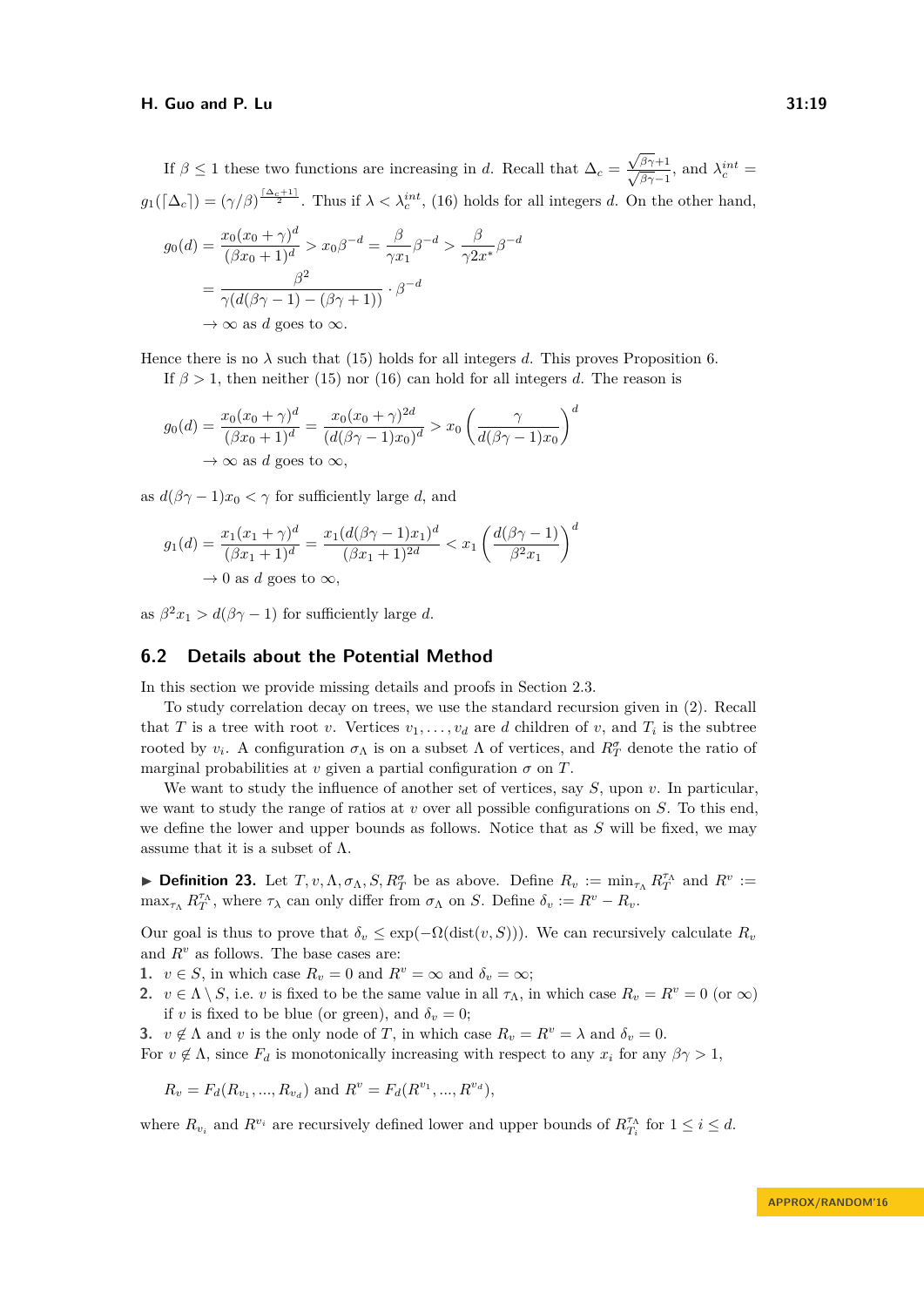

<span id="page-19-0"></span>**Figure 1** Commutative diagram between *F<sup>d</sup>* and *Gd*.

Our goal is to show that  $\delta_v$  decays exponentially in the depth of the recursion under certain conditions such as the uniqueness. A straightforward approach would be to prove that  $\delta_v$  contracts by a constant ratio at each recursion step. This is a sufficient, but not necessary condition for the exponential decay. Indeed there are circumstances that  $\delta_v$  does not necessarily decay in every step but does decay in the long run. To amortize this behaviour, we use a *potential function*  $\Phi(x)$  and show that the correlation of a new recursion decays by a constant ratio.

To be more precise, the potential function  $\Phi : \mathbb{R}^+ \to \mathbb{R}^+$  is a differentiable and monotonically increasing function. It maps the domain of the original recursion to a new one. Let  $y_i = \Phi(x_i)$ . We want to consider the recursion for  $y_i$ 's. The new recursion function, which is the pullback of  $F_d$ , is defined as

$$
G_d(y_1,\ldots,y_d):=\Phi(F_d(\Phi^{-1}(x_1),\ldots,\Phi^{-1}(x_d))).
$$

The relationship between  $F_d(\mathbf{x})$  and  $G_d(\mathbf{y})$  is illustrated in Figure [1.](#page-19-0)

We want to prove Lemma [8](#page-7-0) and Lemma [12.](#page-8-2) To do so, we also define the upper and lower bounds of *y*. Define  $y_v = \Phi(R_v)$  and accordingly  $y_{v_i} = \Phi(R_{v_i})$ , for  $1 \le i \le d$ , as well as  $y^v = \Phi(R^v)$  and  $y^{v_i} = \Phi(R^{v_i})$ , for  $1 \leq i \leq d$ . We have that

<span id="page-19-1"></span>
$$
y_v = G_d(y_{v_1}, \dots, y_{v_d}) \text{ and } y^v = G_d(y^{v_1}, \dots, y^{v_d}).
$$
\n(17)

Let  $\varepsilon_v = y^v - y_v$ . For a good potential function, exponential decay of  $\varepsilon_v$  is sufficient to imply that of  $\delta_{\nu}$ .

<span id="page-19-4"></span>**Lemma 24.** Let  $\Phi(x)$  be a good potential function for the field  $\lambda$  at *v*. Then there exists a *constant C such that*  $\delta_v \leq C \varepsilon_v$  *for any* dist $(v, S) \geq 2$ *.* 

**Proof.** By [\(17\)](#page-19-1) and the Mean Value Theorem, there exists an  $R \in [R_v, R^v]$  such that

<span id="page-19-3"></span>
$$
\varepsilon_v = \Phi(R^v) - \Phi(R_v) = \Phi'(\tilde{R}) \cdot \delta_v = \varphi(\tilde{R}) \cdot \delta_v.
$$
\n(18)

Since dist $(v, S) \geq 2$ , we have that  $R_v \geq \lambda \gamma^{-d}$  and  $R^v \leq \lambda \beta^d$ . Hence  $\widetilde{R} \in [\lambda \gamma^{-d}, \lambda \beta^d]$ , and by Condition [1](#page-7-2) of Definition [7,](#page-7-1) there exists a constant  $C_1$  such that  $\varphi(\widetilde{R}) \geq C_1$ . Therefore  $\delta_v \leq 1/C_1 \varepsilon_v$ .

The next lemma explains Condition [2](#page-7-3) of Definition [7.](#page-7-1)

<span id="page-19-2"></span>**Lemma 25.** *Let*  $\Phi(x)$  *be a good potential function with contraction ratio*  $\alpha$ *. Then,* 

 $\varepsilon_v \leq \alpha \max_{1 \leq i \leq d} \{\varepsilon_{v_i}\}.$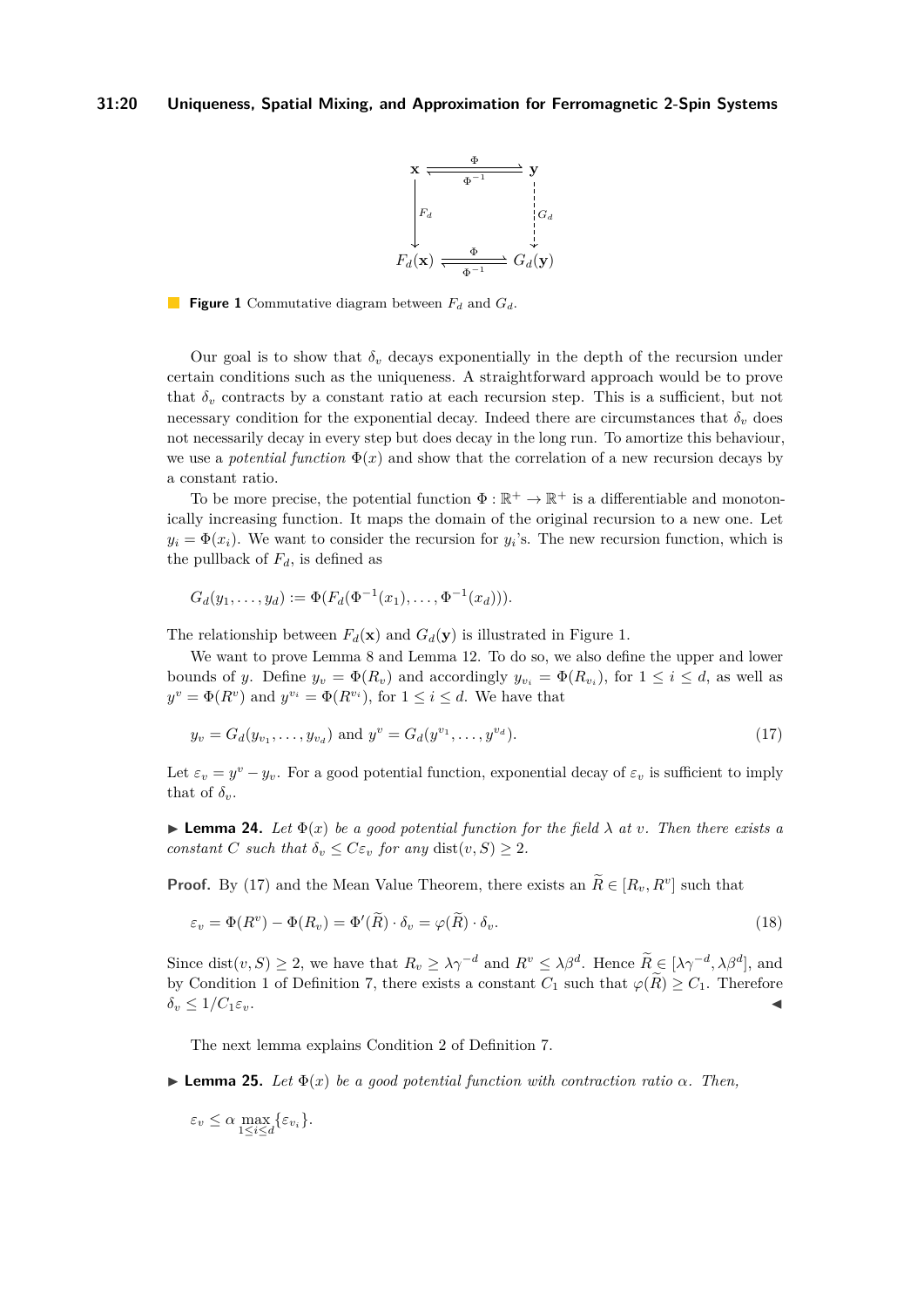**Proof.** First we use [\(17\)](#page-19-1):

$$
\varepsilon_v = y^v - y_v = G_d(y^{v_1}, \dots, y^{v_d}) - G_d(y_{v_1}, \dots, y_{v_d}).
$$

Let  $\mathbf{y}_1 = (y^{v_1}, \dots, y^{v_d})$  and  $\mathbf{y}_0 = (y_{v_1}, \dots, y_{v_d})$ . Let  $\mathbf{z}(t) = t\mathbf{y}_1 + (1-t)\mathbf{y}_0$  be a linear combination of  $y_0$  and  $y_1$  where  $t \in [0, 1]$ . Then we have that

$$
\varepsilon_v = G_d(\mathbf{z}(1)) - G_d(\mathbf{z}(0)).
$$

By the Mean Value Theorem, there exist  $\tilde{t}$  such that  $\varepsilon_v = \frac{d G_d(\mathbf{z}(t))}{dt}\Big|_{t=\tilde{t}}$ . Let  $\tilde{y}_i = \tilde{t}y^{v_i} + (1-\tilde{t})y_v$ , for all  $1 \leq i \leq d$ . Then we have that  $\hat{t}$ )*y*<sub>*vi*</sub> for all  $1 \leq i \leq d$ . Then we have that

<span id="page-20-1"></span>
$$
\varepsilon_v = |\nabla G_d(\widetilde{y}_1, \dots, \widetilde{y}_d) \cdot (\varepsilon_{v_1}, \dots, \varepsilon_{v_d})|.
$$
\n(19)

It is straightforward to calculate that

<span id="page-20-0"></span>
$$
\frac{\partial G_d(\mathbf{y})}{\partial y_i} = \frac{\varphi(F_d(\mathbf{R}))}{\varphi(R_i)} \cdot \frac{\partial F_d(\mathbf{R})}{\partial R_i},\tag{20}
$$

where  $R_i = \Phi^{-1}(y_i)$  and **y** and **R** are vectors composed by  $y_i$ 's and  $R_i$ 's. Plugging [\(20\)](#page-20-0) into [\(19\)](#page-20-1) we get that

$$
\varepsilon_v = \varphi(F_d(\widetilde{\mathbf{R}})) \cdot \sum_{i=1}^d \left| \frac{\partial F_d}{\partial R_i} \right| \frac{1}{\varphi(\widetilde{R_i})} \cdot \varepsilon_{v_i}
$$
  
\n
$$
\leq C_{\varphi,d}(\widetilde{R}_1, \dots, \widetilde{R}_d) \cdot \max_{1 \leq i \leq d} \{\varepsilon_{v_i}\} \leq \alpha \max_{1 \leq i \leq d} \{\varepsilon_{v_i}\},
$$

where  $\hat{R}_i = \Phi^{-1}(\tilde{y}_i)$ ,  $\tilde{\mathbf{R}}$  is the vector composed by  $\hat{R}_i$ 's, and in the last line we use Condition [2](#page-7-3) of Definition [7.](#page-7-1) J

Note that the two conditions of a good potential function does not necessarily deal with all cases in the tree recursion. At the root we have one more child than other vertices in a SAW tree. Also, if *v* has a child  $u \in S$ , then  $\varepsilon_u = \infty$  and the range in both conditions of Definition [7](#page-7-1) does not apply. To bound the recursion at the root, we have the following straightforward bound of the original recursion.

<span id="page-20-2"></span>**I Lemma 26.** Let  $(\beta, \gamma)$  be two parameters such that  $\beta\gamma > 1$  and  $\beta < \gamma$ . Let v be a vertex *and*  $v_i$  *be its children for*  $1 \leq i \leq d$ *. Suppose*  $\delta_{v_i} \leq C$  *for some*  $C > 0$  *and all*  $1 \leq i \leq d$ *. Then,*

$$
\delta_v \le d\lambda_v (\beta \gamma - 1)\gamma^{-1} \beta^d C.
$$

**Proof.** It is easy to see that  $\gamma \geq 1$ . By the same argument as in Lemma [25](#page-19-2) and [\(2\)](#page-5-0), there exists  $x_i$ 's such that

$$
\delta_v = |\nabla F_d(x_1,\ldots,x_d)\cdot(\delta_{v_1},\ldots,\delta_{v_d})| \leq C \sum_{i=1}^d \left|\frac{\partial F_d(\mathbf{x})}{\partial x_i}\right|,
$$

where **x** is the vector composed by  $x_i$ 's. Then, we have that

$$
\left|\frac{\partial F_d(\mathbf{x})}{\partial x_i}\right| = \frac{d(\beta\gamma - 1)F_d(\mathbf{x})}{(x_i + \gamma)(\beta x_i + 1)} \leq d\lambda_v(\beta\gamma - 1)\gamma^{-1}\beta^d,
$$

where we use the fact that  $F_d(\mathbf{x}) \leq \lambda_v \beta^d$  for any  $x_i \in [0, \infty)$  and  $\beta \gamma > 1$ . The lemma follows.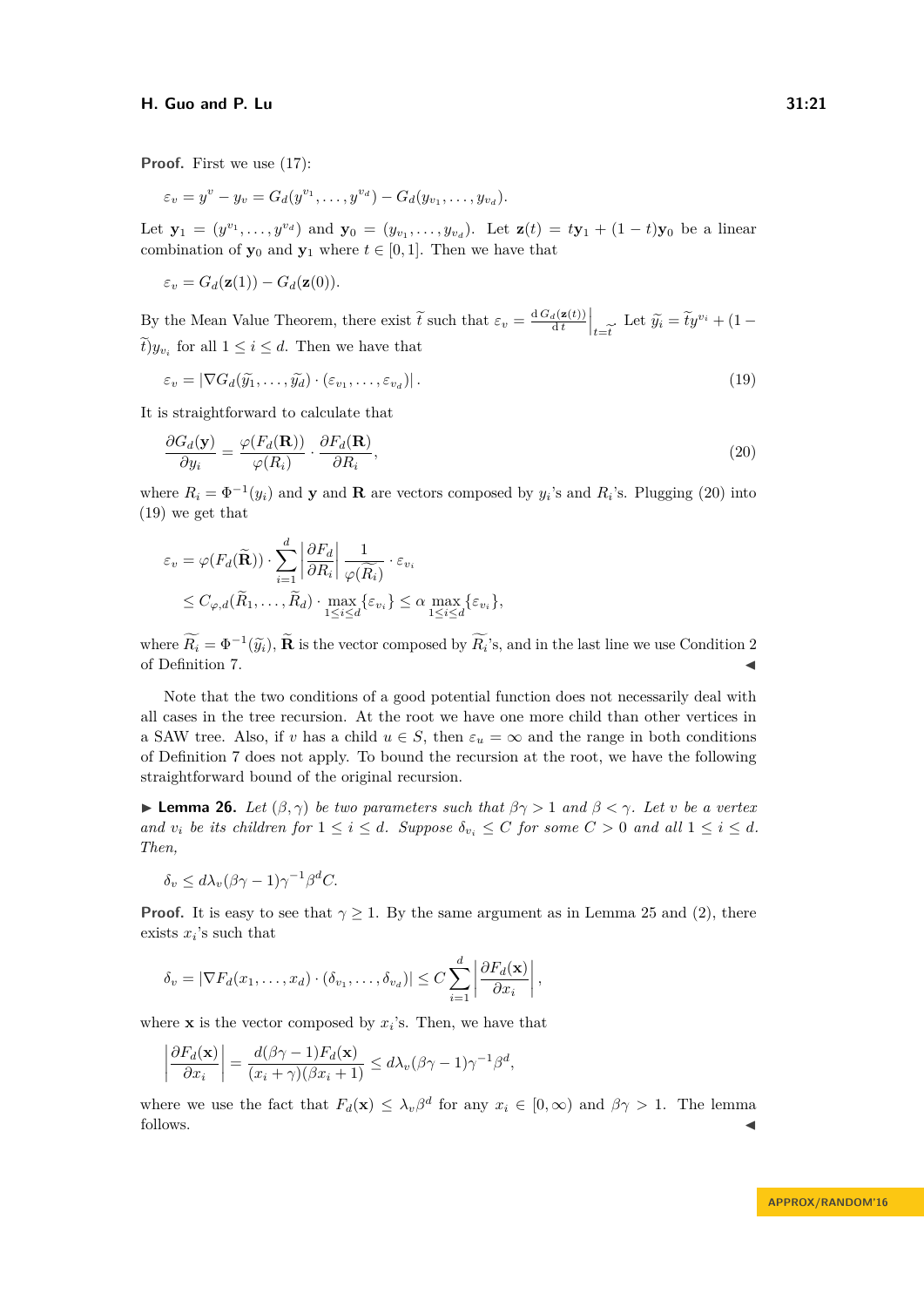#### **31:22 Uniqueness, Spatial Mixing, and Approximation for Ferromagnetic 2-Spin Systems**

Now we are ready to prove Lemma [8.](#page-7-0)

**Proof of Lemma [8.](#page-7-0)** Given *G* and a partial configuration  $\sigma_{\Lambda}$  on a subset  $\Lambda \subseteq V$  of vertices, we first claim that we can approximate  $p_v^{\sigma_{\Lambda}}$  within additive error  $\varepsilon$  deterministically in time  $O\left(\varepsilon^{\frac{\log \Delta}{\log \alpha}}\right)$ . We construct the SAW tree  $T = T_{\text{SAW}}(G, v)$ . Due to Proposition [3,](#page-5-2) we only need to approximate  $p_v^{\sigma_{\Lambda}}$  in *T*, with respect to *v* and an arbitrary vertex set *S*. We will also use  $\sigma_{\Lambda}$  to denote the configuration in *T* on  $\Lambda_{SAW}$ . Let *S* be the set of vertices whose distance to *v* is larger than *t*, where *t* is a parameter that we will specify later. Let  $\delta_v$  be defined as in Definition [23](#page-18-1) with respect to *T*, *v*,  $\Lambda$ ,  $\sigma_{\Lambda}$ , and *S*. We want to show that  $\delta_v = O(\lambda \alpha^t)$ .

The maximum degree of *T* is at most  $\Delta$ . Thus the root *v* has at most  $\Delta$  children in *T*, and any other vertex in *T* has at most  $\Delta - 1$  children. Assume *v* has  $k \ge 1$  children as otherwise we are done. We may also assume that  $v \notin S$  and let  $t = \text{dist}(v, S) - 1 \geq 1$ . We recursively construct a path  $u_0 = v$ ,  $u_1, \ldots, u_l$  of length  $l \leq t$  as follows. Given  $u_i$ , if there is no child of  $u_i$ , then we stop and let  $l = i$ . Otherwise  $u_i$  has at least one child. If  $i = t$  then we stop and let  $l = t$ . Otherwise  $l < t$  and let  $u_{i+1}$  be the child of  $u_i$  such that  $\varepsilon_{u_{i+1}}$  takes the maximum  $\varepsilon$  among all children of  $u_i$ . In other words, by Lemma [25,](#page-19-2) we have that

<span id="page-21-0"></span>
$$
\varepsilon_{u_i} \le \alpha \varepsilon_{u_{i+1}},\tag{21}
$$

for all  $1 \leq i \leq l - 1$ . Notice that [\(21\)](#page-21-0) may not hold for  $i = 0$  since  $v = u_0$  has possibly  $\Delta$ children.

First we note that for all  $1 \leq i \leq l$ ,  $dist(v, u_i) = i \leq l \leq t$ , and therefore  $u_i \notin S$ . If we met any vertex  $u_l$  with no child, then we claim that  $\varepsilon_{u_l} = 0$ . This is because  $u_l$  is either a free vertex with no child or  $u_l \in \Lambda$  but  $u_l \notin S$ . However since  $\varepsilon_{u_l}$  takes the maximum  $\varepsilon$ among all children of  $u_{l-1}$ , we have that for all children of  $u_{i-1}$ ,  $\varepsilon = 0$ , which implies that  $\varepsilon_{u_{i-1}} = 0$ . Recursively we get that  $\varepsilon_v = \varepsilon_{u_0} = 0$  and clearly the theorem holds by [\(18\)](#page-19-3).

Hence we may assume that  $l = t$ . Since  $u_l \notin S$ , we have that  $\delta_{u_l} \leq \lambda_{u_l} \beta^{-(\Delta-1)}$  if  $\beta > 1$ , or  $\delta_{u_l} \leq \lambda_{u_l}$  if  $\beta \leq 1$  $\beta \leq 1$ . Hence by [\(18\)](#page-19-3) and Condition 1 in Definition [7,](#page-7-1) we have that  $\varepsilon_{u_l} \leq C_0$ for some constant  $C_0$ . Applying  $(21)$  inductively we have that

$$
\varepsilon_{u_1} \le \alpha^l \varepsilon_{u_l} \le \alpha^t C_0.
$$

Hence by Lemma [24,](#page-19-4) we there exists another constant  $C_1$  such that  $\delta_{u_1} \leq \alpha^t C_1$ . To get a bound on  $\delta_{u_0}$ , we use Lemma [26,](#page-20-2) which states that

$$
\delta_{u_0} \le d_0 \lambda_v (\beta \gamma - 1) \gamma^{-1} \beta^{d_0} \delta_{u_1} \le d_0 \lambda_v (\beta \gamma - 1) \gamma^{-1} \beta^{d_0} \alpha^t C_1 = O(\lambda \alpha^t),
$$

where  $d_0 \leq \Delta$  is the degree of  $v = u_0$ .

Hence the recursive procedure returns  $R_v$  and  $R^v$  such that  $R_v \leq R_T^{\sigma} \leq R^v$ , and  $R^v - R_v = O(\lambda \alpha^t)$  where  $\alpha < 1$  is the contraction ratio. Note that  $R^{\sigma \Lambda}_{T} = R^{\sigma \Lambda}_{G,v} = \frac{p_v^{\sigma \Lambda}}{1 - p_v^{\sigma \Lambda}}$ . Let  $p_0 = \frac{R_v}{R_v + 1}$  and  $p_1 = \frac{R^v}{R^v + 1}$ . Then  $p_0 \le p_v^{\sigma_{\Lambda}} \le p_1$  and

$$
p_1 - p_0 = \frac{R^v}{R^v + 1} - \frac{R_v}{R_v + 1} \le R^v - R_v = O(\lambda \alpha^t).
$$
\n(22)

The recursive procedure runs in time  $O(\Delta^t)$  since it only needs to construct the first *t* levels of the self-avoiding walk tree. For any  $\varepsilon > 0$ , let  $t = O(\log_{\alpha} \varepsilon - \log_{\alpha} \lambda)$  so that  $R^v - R_v < \varepsilon$ . This gives an algorithm which approximates  $p_v^{\sigma_{\Lambda}}$  within an additive error  $\varepsilon$  in time  $O\left(\left(\frac{\varepsilon}{\lambda}\right)^{\frac{\log \Delta}{\log \alpha}}\right)$ .

Then we use self-reducibility to reduce computing  $Z_{\beta,\gamma,\pi}(G)$  to computing conditional marginal probabilities. To be specific, let  $\sigma$  be a configuration on a subset of *V* and  $\tau$  be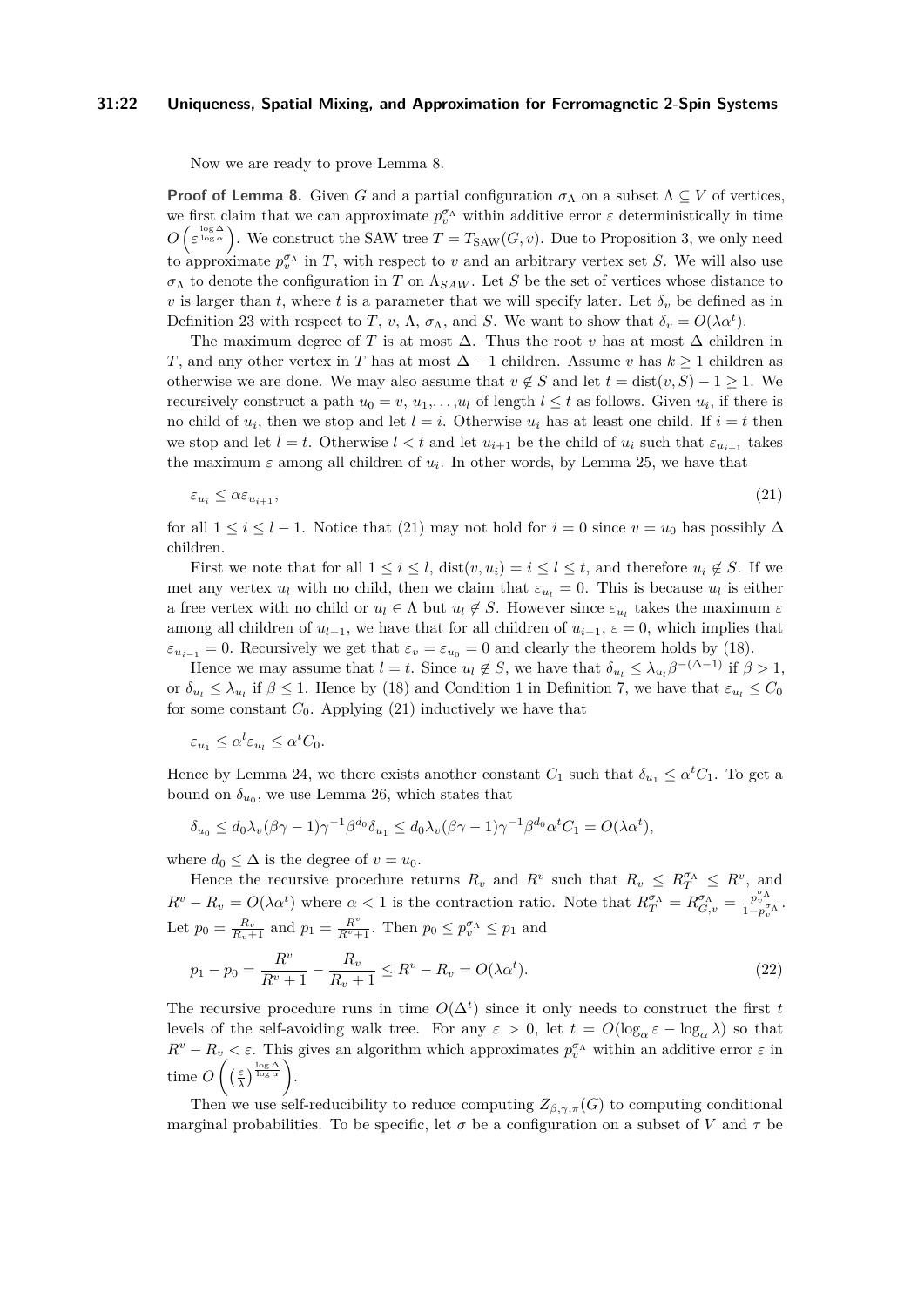sampled according to the Gibbs measure. Let  $p_v^{\sigma} := \Pr(\tau(v) = 1 | \sigma)$  be the conditional marginal probability. We can compute  $Z_{\beta,\gamma,\pi}(G)$  from  $p_v^{\sigma}$  by the following standard procedure. Let  $v_1, \ldots, v_n$  enumerate vertices in *G*. For  $0 \leq i \leq n$ , let  $\sigma_i$  be the configuration fixing the first *i* vertices  $v_1, \ldots, v_i$  as follows:  $\sigma_i(v_j) = \sigma_{i-1}(v_j)$  for  $1 \leq j \leq i-1$  and  $\sigma_i(v_i)$  is fixed to the spin *s* so that  $p_i := \Pr(\tau(v_i) = s \mid \sigma_{i-1}) \geq 1/3$ . This is always possible because clearly

$$
Pr(\tau(v_i) = 0 | \sigma_{i-1}) + Pr(\tau(v_i) = 1 | \sigma_{i-1}) = 1.
$$

In particular,  $\sigma_n \in \{0,1\}^V$  is a configuration of *V*. The Gibbs measure of  $\sigma_n$  is  $\rho(\sigma_n)$  $w(\sigma_n)$  $\frac{w(\sigma_n)}{Z_{\beta,\gamma,\pi}(G)}$ . On the other hand, we can rewrite  $\rho(\sigma_n) = p_1p_2\cdots p_n$  by conditional probabilities. Thus  $Z_{\beta,\gamma,\pi}(G) = \frac{w(\sigma_n)}{p_1 p_2 \cdots p_n}$ . The weight  $w(\sigma_n)$  given in [\(1\)](#page-4-0) can be computed exactly in time polynomial in *n*. Note that  $p_i$  equals to either  $p_{v_i}^{\sigma_{i-1}}$  or  $1 - p_{v_i}^{\sigma_{i-1}}$ . Since we can approximate  $p_v^{\sigma_{\Lambda}}$  within an additive error  $\varepsilon$  in time  $O\left(\left(\frac{\varepsilon}{\lambda}\right)^{\frac{\log \Delta}{\log \alpha}}\right)$ , the configurations  $\sigma_i$  can be efficiently constructed, which guarantees that all  $p_i$ 's are bounded away from 0. Thus the product  $p_1 p_2 \cdots p_n$  can be approximated within a factor of  $(1 \pm n \varepsilon')$  in time *O*  $\sqrt{ }$  $n\left(\frac{\varepsilon'}{2}\right)$  $\frac{\varepsilon'}{\lambda}$   $\left.\begin{array}{c} \frac{\log\Delta}{\log\alpha} \\ \end{array}\right\}$ . Now let  $\varepsilon' = \frac{\varepsilon}{n}$ . We get the claimed FPTAS for  $Z_{\beta,\gamma,\pi}(G)$ .

Lemma [11](#page-8-3) follows almost immediately from Lemmas [24,](#page-19-4) [25,](#page-19-2) and [26](#page-20-2) as in the proof above. The only issue is that the range of *x* should be restricted to  $(0, \lambda]$ . This is guaranteed by Claim [16.](#page-9-1)

Finally we show Lemma [12.](#page-8-2)

**Proof of Lemma [12.](#page-8-2)** By the same proof of Lemma [8,](#page-7-0) we only need to approximate the marginal probability at the root *v* of a tree *T*. By Condition [2](#page-7-6) of Definition [10,](#page-7-4)  $C_{\varphi,d}(x_1, \dots, x_d)$  $\alpha^{\lceil \log_M(d+1) \rceil}$ . Denote by  $B(\ell)$  the set of all vertices whose *M*-based depths of *v* is at most  $\ell$ in *T*. Hence  $|B(\ell)| \leq M^{\ell}$ . Let  $S = \{u \mid \text{dist}(u, B(\ell)) > 1\}$ , which is essentially the same *S* as in Lemma [8,](#page-7-0) but under a different metric. We can recursively compute upper and lower bounds  $R^v$  and  $R_v$  of  $R_T^{\sigma_{\Lambda}}$  such that  $R_v \leq R_T^{\sigma_{\Lambda}} \leq R^v$ , with the base case that for any vertex  $u \in S$  trivial bounds  $R_u = 0$  and  $R^u = \infty$  are used.

We proceed as in the proof of Lemma [8.](#page-7-0) Without loss of generality, we construct a path  $u_0u_1 \cdots u_k$  in *T* from the root  $u_0 = v$  to a  $u_k$  with  $\ell_M(u_{k-1}) \leq \ell$  and  $\ell_M(u_k) > \ell$ . As in the proof of Lemma [25,](#page-19-2)  $\varepsilon_{u_j} \leq C_{d_j}^{\varphi}(x_{j,1},\ldots,x_{j,d_j}) \cdot \varepsilon_{u_{j+1}}$  for all  $0 \leq j \leq k-1$ , where  $d_j$  is the number of children of  $u_j$  and  $x_{j,i} \in [0,\infty)$ ,  $1 \leq i \leq d_j$ . Hence we have that

$$
\varepsilon_v \leq \varepsilon_{u_k} \cdot \prod_{j=0}^{k-1} \alpha^{\lceil \log_M(d_j+1) \rceil} \leq \varepsilon_{u_k} \cdot \alpha^{\sum_{j=0}^{k-1} \lceil \log_M(d_j+1) \rceil}
$$

$$
= \varepsilon_{u_k} \cdot \alpha^{\ell_M(u_k)} \leq \varepsilon_{u_k} \cdot \alpha^{\ell}.
$$

Note that  $dist(u_k, B(\ell)) = 1$  and hence  $u_k \notin S$ . So  $\delta_{u_k} < \lambda_{u_k} \leq \lambda$ . By [\(18\)](#page-19-3), we have that  $\varepsilon_{u_k} \leq \varphi(\tilde{R}) \delta_{u_k}$ , for some  $\tilde{R} \in [\lambda_{u_k} \gamma^{-d_k}, \lambda_{u_k} \beta^{d_k}]$ . Hence  $\varepsilon_{u_k} < C_2 \lambda$  by Condition [1](#page-7-5) of Definition [10,](#page-7-4) and  $\varepsilon_v < \lambda \alpha^{\ell} C_2$ . By [\(18\)](#page-19-3) and Condition [1](#page-7-5) of Definition [10](#page-7-4) again, we have that  $\delta_v \leq \lambda \alpha^{\ell} C_2 / C_1$ .

The rest of the proof goes the same as that of Lemma [8.](#page-7-0) The running time has an extra  $n^2$  factor since we need to go down two more levels (in the worst case) outside of *B*( $\ell$ ).

# <span id="page-22-0"></span>**6.3 Proofs of Lemma [14](#page-9-2) and Lemma [15](#page-9-4)**

In this section we show Lemma [14](#page-9-2) and Lemma [15.](#page-9-4) We prove Lemma [14](#page-9-2) first, and then use it to show Lemma [15.](#page-9-4)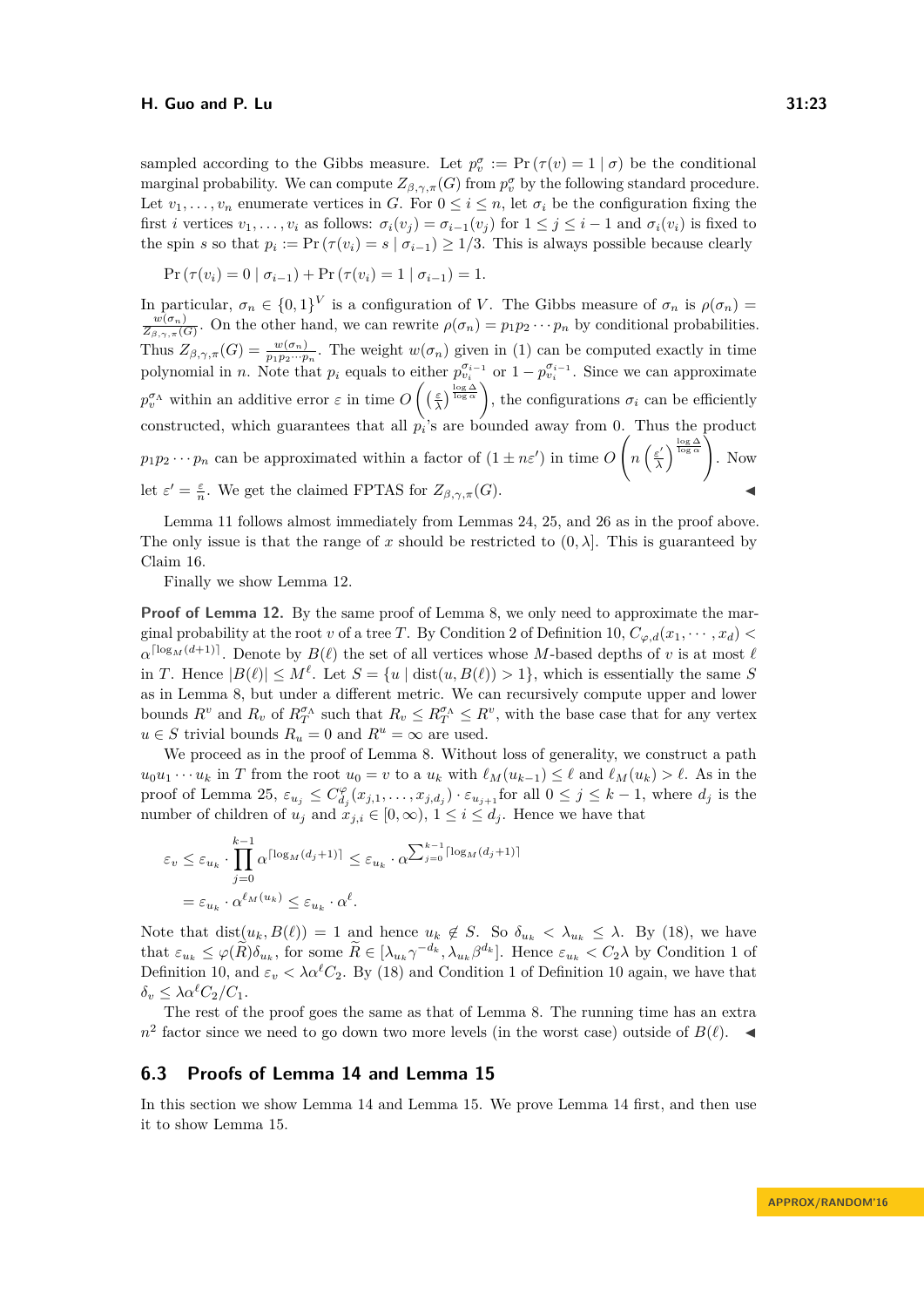#### **31:24 Uniqueness, Spatial Mixing, and Approximation for Ferromagnetic 2-Spin Systems**

**Proof of Lemma [14.](#page-9-2)** It is trivial if  $\beta \leq 1$ . Now assume that  $\beta > 1$ . As  $\frac{\beta x+1}{x+\gamma}$  is increasing in  $x$ , it is equivalent to show that

$$
\frac{\gamma-1}{\beta-1} \geq \lambda_c = \left(\frac{\gamma}{\beta}\right)^{\frac{\sqrt{\beta\gamma}}{\sqrt{\beta\gamma-1}}} \qquad \Leftrightarrow \qquad \log(\gamma-1) - \log(\beta-1) \geq \frac{\sqrt{\beta\gamma}}{\sqrt{\beta\gamma}-1}\log\left(\frac{\gamma}{\beta}\right).
$$

Let  $\gamma = k^2 \beta$  with  $k \ge 1$ . We only need to show that  $r(k) \ge 0$  for  $k \ge 1$ , where  $r(k)$  is defined as

$$
r(k) := \log(\beta k^2 - 1) - \log(\beta - 1) - \frac{2\beta k}{\beta k - 1} \log k.
$$

Since  $r(1) = 0$ , it is enough to prove that  $r(k)$  is increasing for  $k \geq 1$ . It can be easily verified as

*.*

$$
r'(k) = \frac{2\beta k}{\beta k^2 - 1} - \frac{2\beta}{\beta k - 1} + \frac{2\beta}{(\beta k - 1)^2} \log k
$$
  
= 
$$
\frac{2\beta}{(\beta k - 1)^2(\beta k^2 - 1)} ((\beta k^2 - 1) \log k - (k - 1)(\beta k - 1))
$$

So, it is sufficient to show that

$$
(\beta k^2 - 1) \log k - (k - 1)(\beta k - 1) \ge 0.
$$

Since  $k \geq 1$ , we have that  $\log k \geq 1 - \frac{1}{k}$ . It implies that

$$
(\beta k^2 - 1) \log k - (k - 1)(\beta k - 1) \ge (\beta k^2 - 1)(1 - \frac{1}{k}) - (k - 1)(\beta k - 1) = \frac{(k - 1)^2}{k} \ge 0.
$$
  
This completes the proof.

Then we show Lemma [15.](#page-9-4)

**Proof of Lemma [15.](#page-9-4)** Let  $g(x) := (\beta\gamma - 1)x \log \frac{\lambda_c}{x} - (\beta x + 1)(x + \gamma) \log \frac{x + \gamma}{\beta x + 1}$ . Hence it is equivalent to show that  $g(x) \leq 0$  for all  $0 < x < \lambda_c$ . Take the derivative of  $g(x)$  and we have that

$$
g'(x) = (\beta \gamma - 1)(\log \frac{\lambda_c}{x} - 1) - (2\beta x + \beta \gamma + 1) \log \frac{x + \gamma}{\beta x + 1}
$$

$$
- (\beta x + 1)(x + \gamma) \left(\frac{1}{x + \gamma} - \frac{\beta}{\beta x + 1}\right)
$$

$$
= (\beta \gamma - 1) \log \frac{\lambda_c}{x} - (2\beta x + \beta \gamma + 1) \log \frac{x + \gamma}{\beta x + 1}.
$$

By direct calculation,  $g\left(\sqrt{\frac{\gamma}{\beta}}\right) = 0$  and  $g'\left(\sqrt{\frac{\gamma}{\beta}}\right) = 0$ . Then we prove [\(3\)](#page-9-5) for the case of  $0 < x < \sqrt{\frac{\gamma}{\beta}}$  and  $\sqrt{\frac{\gamma}{\beta}} < x < \lambda_c$  separately.

If  $0 < x < \sqrt{\frac{\gamma}{\beta}}$ , it is sufficient to verify that  $g'(x) > 0$ . We only need to show that  $g'(x)$ is decreasing since  $g'(\sqrt{\frac{\gamma}{\beta}})=0$ . It is easily verified by taking the derivative again:

$$
g''(x) = -\frac{\beta\gamma - 1}{x} - 2\beta \log \frac{x + \gamma}{\beta x + 1} - (2\beta x + \beta \gamma + 1) \left(\frac{1}{x + \gamma} - \frac{\beta}{\beta x + 1}\right)
$$
  
= 
$$
-2\beta \log \frac{x + \gamma}{\beta x + 1} - (\beta \gamma - 1) \left(\frac{1}{x} - \frac{2\beta x + \beta \gamma + 1}{(x + \gamma)(\beta x + 1)}\right)
$$
  
= 
$$
-2\beta \log \frac{x + \gamma}{\beta x + 1} - (\beta \gamma - 1) \frac{r - \beta x^2}{x(x + \gamma)(\beta x + 1)} < 0,
$$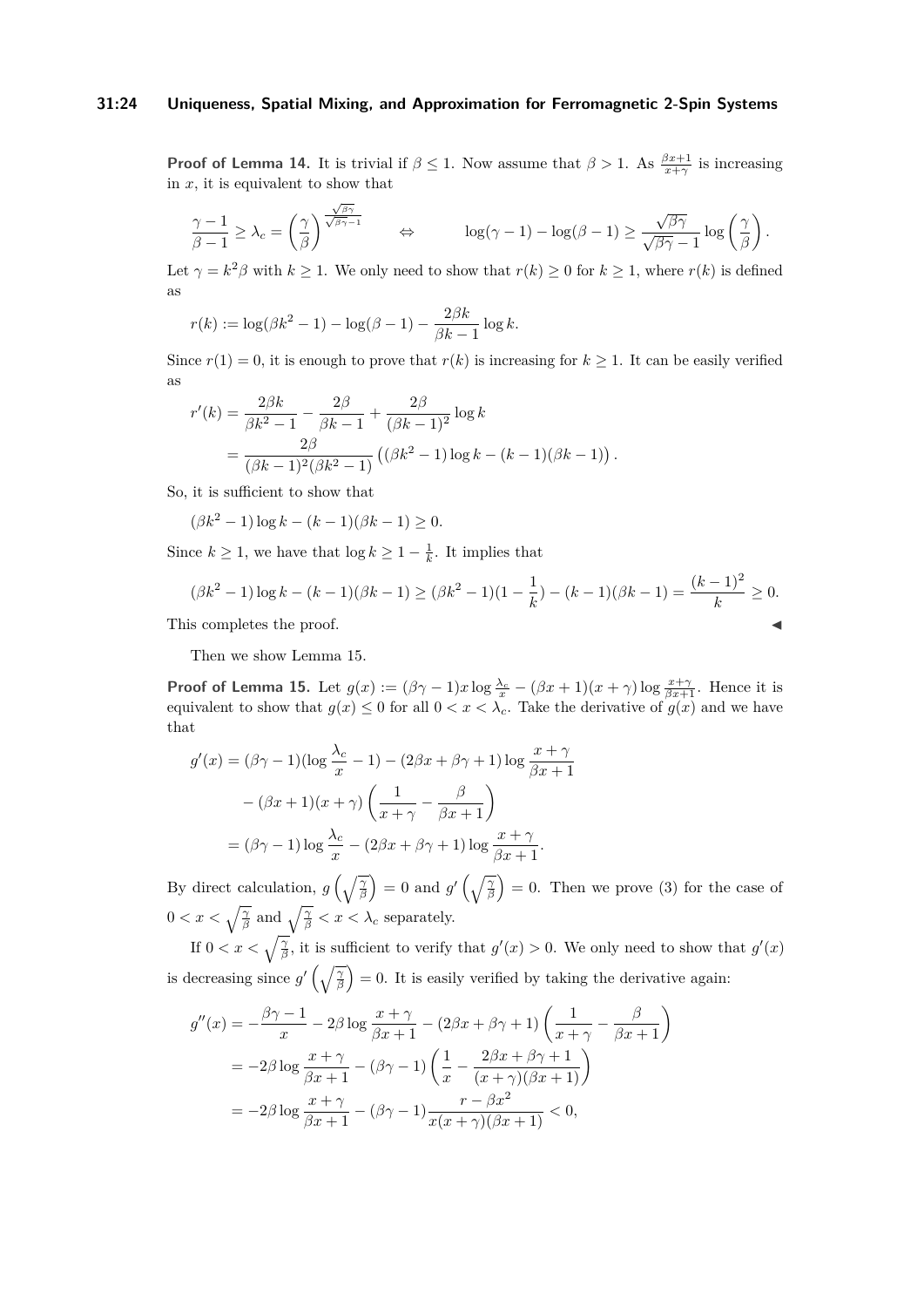where the last inequality uses the fact that  $\frac{x+\gamma}{\beta x+1} \geq 1$  by Lemma [14](#page-9-2) and  $x < \sqrt{\frac{\gamma}{\beta}}$ .

If 
$$
\sqrt{\frac{\gamma}{\beta}} < x < \lambda_c
$$
, then we show (3) directly. First notice that as  $x \neq \sqrt{\frac{\gamma}{\beta}}$ ,

*.*

$$
\frac{x}{(\beta x+1)(x+\gamma)} = \frac{1}{\beta x + \frac{\gamma}{x} + \beta \gamma + 1} < (\sqrt{\beta \gamma} + 1)^{-2},
$$

Given this, in order to get [\(3\)](#page-9-5), it is sufficient to show that  $h(x) < 0$  where

$$
h(x) := \frac{\sqrt{\beta\gamma} - 1}{\sqrt{\beta\gamma} + 1} \log \frac{\lambda_c}{x} - \log \frac{x + \gamma}{\beta x + 1}
$$

In fact,  $h(x)$  is a decreasing function as

$$
h'(x) = -\frac{\sqrt{\beta\gamma} - 1}{x(\sqrt{\beta\gamma} + 1)} - \frac{1}{x + \gamma} + \frac{\beta}{\beta x + 1}
$$
  
= 
$$
-\frac{(\sqrt{\beta\gamma} - 1) ((x + \gamma)(\beta x + 1) - (\sqrt{\beta\gamma} + 1)^2 x)}{x(\sqrt{\beta\gamma} + 1)(x + \gamma)(\beta x + 1)}
$$
  
= 
$$
-\frac{(\sqrt{\beta\gamma} - 1) (\sqrt{\beta x} - \sqrt{\gamma})^2}{x(\sqrt{\beta\gamma} + 1)(x + \gamma)(\beta x + 1)} \le 0.
$$

Notice that  $h\left(\sqrt{\frac{\gamma}{\beta}}\right) = 0$ . It implies that  $h(x) < 0$  for all  $x > \sqrt{\frac{\gamma}{\beta}}$ . This completes the  $\blacksquare$ proof.

**Acknowledgement.** We thank Liang Li, Jingcheng Liu, and Chihao Zhang for some stimulating discussion. In particular, the example of the 5-7 tree in Section [5](#page-15-0) is an outcome from such discussion. We also thank organizers of the "IMA-GaTech Workshop on the Power of Randomness in Computation" in March 2015. The current work stems from discussions during the workshop.

#### **References**

- <span id="page-24-4"></span>**1** Jin-Yi Cai, Andreas Galanis, Leslie Ann Goldberg, Heng Guo, Mark Jerrum, Daniel Štefankovič, and Eric Vigoda. #BIS-hardness for 2-spin systems on bipartite bounded degree graphs in the tree non-uniqueness region. In *RANDOM*, pages 582–595, 2014.
- <span id="page-24-6"></span>**2** Jin-Yi Cai and Michael Kowalczyk. Spin systems on *k*-regular graphs with complex edge functions. *Theor. Comput. Sci.*, 461:2–16, 2012.
- <span id="page-24-3"></span>**3** Martin E. Dyer, Leslie Ann Goldberg, Catherine S. Greenhill, and Mark Jerrum. The relative complexity of approximate counting problems. *Algorithmica*, 38(3):471–500, 2003.
- <span id="page-24-1"></span>**4** Andreas Galanis, Daniel Štefankovič, and Eric Vigoda. Inapproximability of the partition function for the antiferromagnetic Ising and Hard-Core models. *CoRR,*, 2012. URL: [http:](http://arxiv.org/abs/1203.2226) [//arxiv.org/abs/1203.2226](http://arxiv.org/abs/1203.2226).
- <span id="page-24-7"></span>**5** Hans-Otto Georgii. *Gibbs Measures and Phase Transitions*, volume 9 of *De Gruyter Studies in Mathematics*. de Gruyter, Berlin, second edition, 2011.
- <span id="page-24-2"></span>**6** Leslie Ann Goldberg and Mark Jerrum. The complexity of ferromagnetic Ising with local fields. *Combinatorics, Probability & Computing*, 16(1):43–61, 2007.
- <span id="page-24-5"></span>**7** Leslie Ann Goldberg, Mark Jerrum, and Mike Paterson. The computational complexity of two-state spin systems. *Random Struct. Algorithms*, 23(2):133–154, 2003.
- <span id="page-24-0"></span>**8** Mark Jerrum and Alistair Sinclair. Polynomial-time approximation algorithms for the Ising model. *SIAM J. Comput.*, 22(5):1087–1116, 1993.